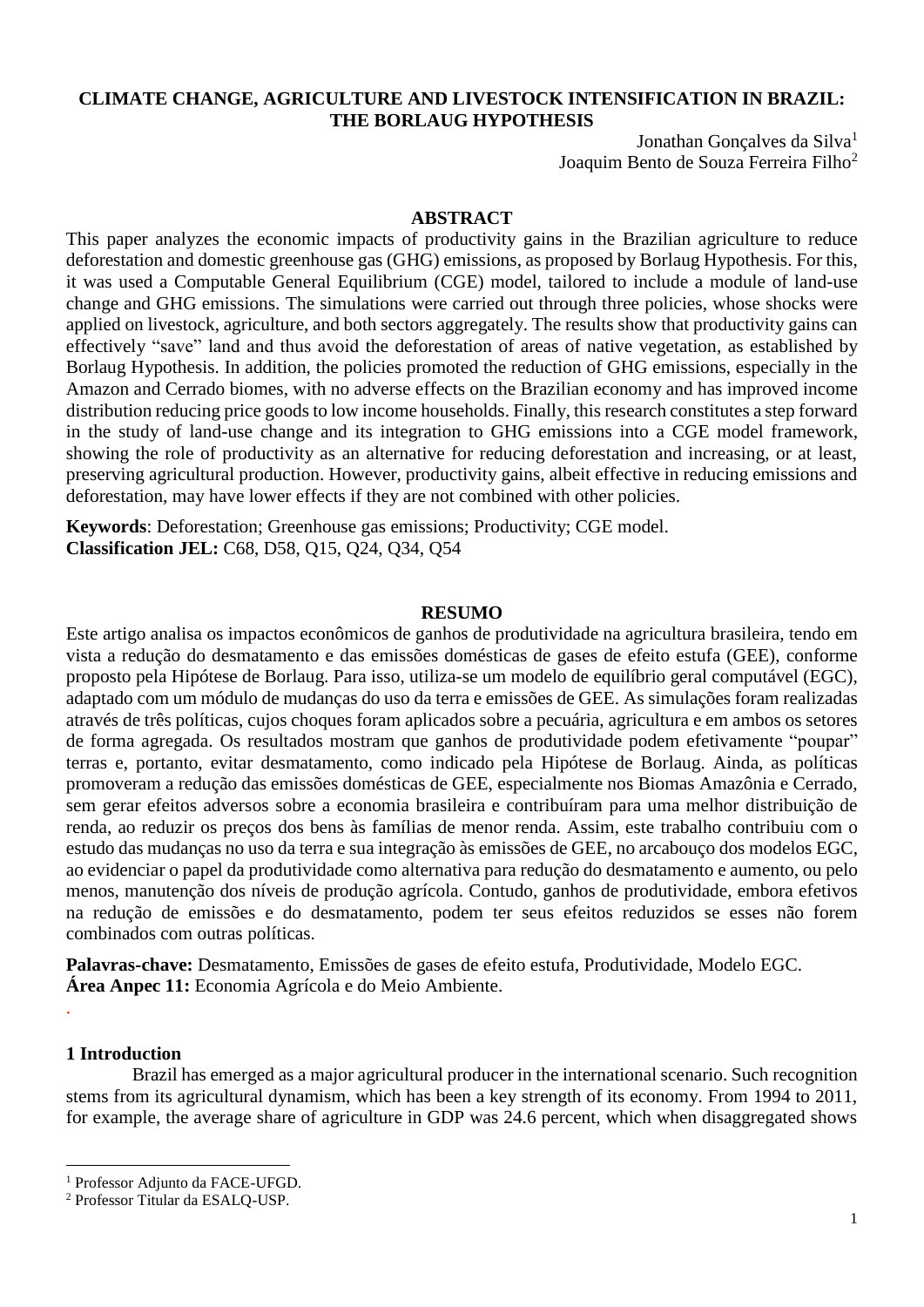that agriculture alone accounted for 17.1 percent, while livestock accounted for 7.1 percent, over the same period (CEPEA, 2014).

The positive performance of the agricultural sector led to a positive balance of trade for Brazil. Over the past 20 years, agribusiness accounted, on average, for 40.4 percent of all its exports. This result is in sharp contrast with the weak performance of other export sectors, particularly industrial sectors. In 2013, for example, the Brazilian trade balance amounted to US\$ 2.6 billion, while the balance of agribusiness totaled US\$ 82.9 billion, showing the importance of this sector to the country's economy (BRASIL, 2014).

Agriculture also has a bearing on the well-being of the population due to variations in its purchasing power. In Brazil, such variations are mainly captured by the IPCA, which is a price index that measures the official inflation in the country. Almost 22 percent of this index is made up of food and beverage items, which are subject to crop fluctuations that affect domestic prices (IBGE, 2012).

Agricultural expansion is, therefore, a key element for expanding the national economy, especially on a stable basis. Over decades, such expansion has been based on land incorporation. Between the Brazilian Agricultural Censuses of 1995/96 and 2006, for example, the total area occupied by crops grew by 20 percent, from 50.1 million hectares (Mha) to 59.8 Mha, while planted pasture areas grew from 99.6 Mha to 101.4 Mha over the same period (IBGE, 2014a).

In a regional context, crops areas grew mainly in the mid-west  $(+63.9\%)$ , north  $(+37.3\%)$ , and northeast (+29%) regions of Brazil. Livestock, in turn, grew only in the north (+39.3%) and northeast (+26.9%) regions. The latter regions and the mid-west stood out in reducing native vegetation areas in agricultural establishments by -23.6%, -8.1%, and -9.6%, respectively (IBGE, 2014a).

Presently, the agricultural sector faces the challenge of continuing to grow at the same pace in a scenario of land supply constraints. Such restriction refers to the conversion of native vegetation areas for other uses, especially in the Amazon and Cerrado biomes, located in regions where agriculture has expanded over recent decades – the north, northeast and mid-west regions of Brazil.

The difficulties imposed on land clearing for cattle farming and crops in Brazil's center-north resulted from national efforts to reduce deforestation in the Cerrado and Amazon biomes with the aim of reducing domestic GHG emissions, causing productivity gains to emerge as important alternative for the Brazilian agriculture growth. Conversely, productivity increases in agriculture would allow production to grow without clearing new areas – the Borlaug effect (BORLAUG, 2002).

This article has as objective to analyze the economic impacts of productivity gains in the Brazilian agriculture. Besides, policy effects on land allocation and GHG emissions were also evaluated, through a CGE model tailored for the Brazilian economy with a land-use module that captures heterogeneity related to different land types and biomes.

This study is organized in four sections, besides this introduction. The first one analyzes the evolution of agricultural productivity in Brazil. The second one presents the methodology and the empiric strategy of this study. In the third one the results are discussed. The last one presents the final remarks.

### **2 Agricultural productivity in Brazil**

Productivity is a recurrent issue in economics due to its implications for economic growth and development, as well as for the well-being of the population. Food security and deforestation, therefore, are important issues underlying increases in agricultural productivity. Borlaug (2002) stated that if the yield of grain production in 1950 had remained at the same level in 2000, around 1.2 billion hectares would be necessary to ensure the same production level in the latter period, against the 660 million hectares being used nowadays. This relation between increases in agricultural productivity and a decreasing demand for new land is referred to as the "Borlaug Hypothesis".

Following Borlaug's argument, Stevenson et al. (2011) analyzed the impacts of adopting new technologies in connection with land-use change, focusing on Brazil and Indonesia. The Brazilian case was evaluated using a CGE model that considers the effects of increases in productivity in soybean crops. The results support the Borlaug Hypothesis, as productivity gains reduced the area occupied by soybean crops by 300,000 hectares, at the same time that it increased forest and pasture areas by 0.1% and 0.13 %, respectively.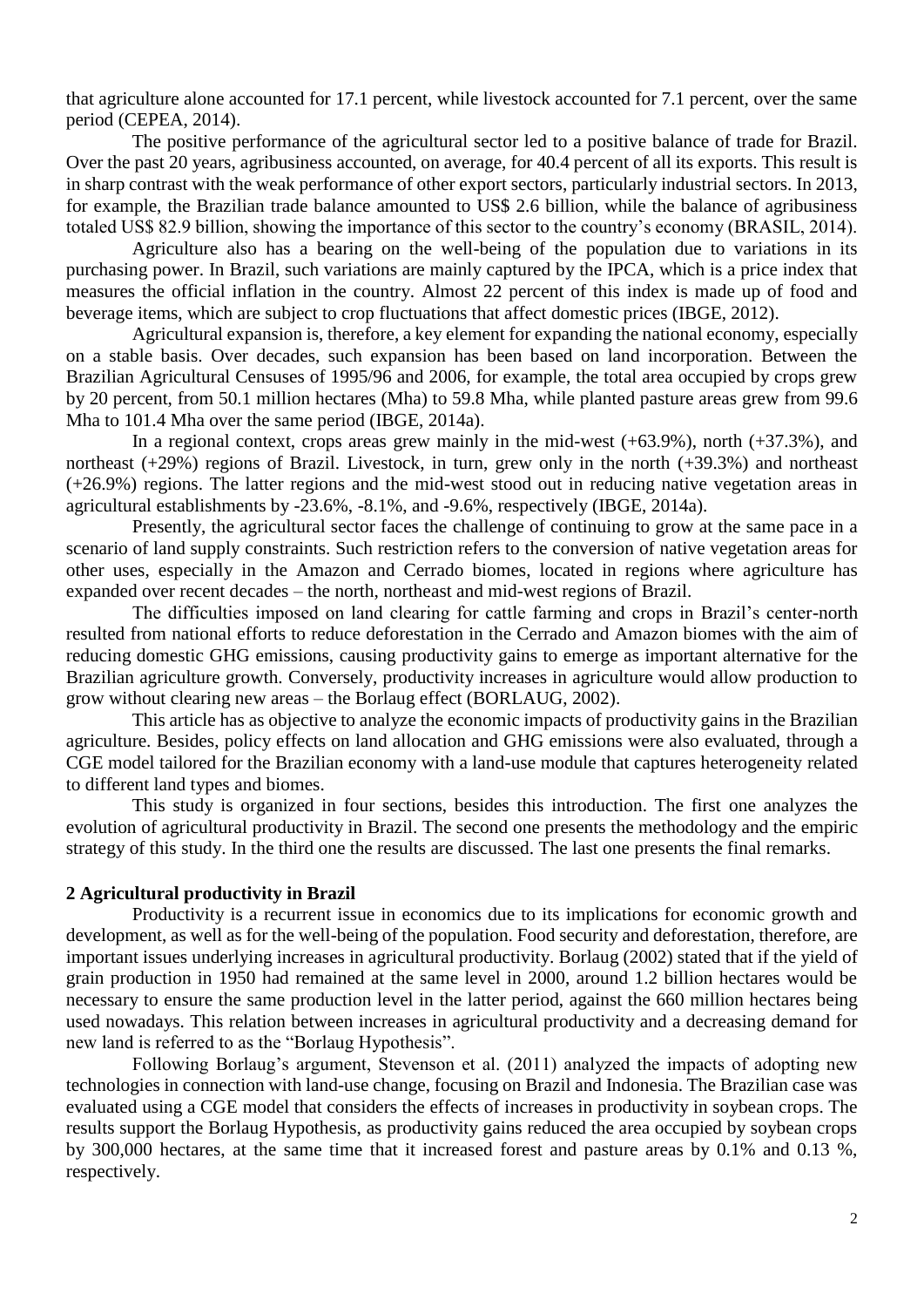Gasques et al. (2012) also analyzed the effects of several policies on the productivity of Brazilian agriculture. In that study, the total factor productivity (TFP) index was estimated, revealing a high productivity growth rate in domestic agriculture, which grew by 5.69 percent in the 2000-2011 period. That index is justified by lower subsidies being granted to the sector and its increasing efficiency, which place Brazil in the group of countries with the highest productivity growth rate in agriculture, supporting the results of other studies, such as that by Fugile (2010).

Martha Jr. et. al. (2012) also studied productivity, but focusing on the Brazilian cattle farming industry. In that study, the expansion observed in the agricultural frontier is associated with an increase in livestock production, especially in 1950-1975. Nonetheless, in the following period, the dynamism of the agricultural sector was associated with productivity gains, which amounted to about 3.6% and 6.6% per year in 1975-1996 and 1996-2006, respectively. Finally, the authors conclude that with no productivity gains and other land saving actions, such as investment in technology and in improving livestock, the Brazilian livestock industry can only grow by incorporating new land.

The relative consensus around increases in agricultural productivity in Brazil contrasts with discussions on the magnitude of such increases. According to the OECD (2011), Brazil ranks first in the global ranking of agricultural productivity, which grew by 1.87% in 1961-2007 and 3.63% in 2000-2007. The growth recorded in developed countries amounted to only 1.48% and 0.86% over the same periods.

The USDA (2014) also shows that Brazil is the country with the highest agricultural productivity growth, of 4.03%, followed by China, with a rate of 3.05% – both of which are higher than those registered in OECD countries. These developing and East European countries accounted for an average increase in the productivity of global agriculture from 1.65% in 1999-2000 to 1.84% in 2001-2009.

The specialized literature, then, supports the argument that agricultural productivity is on the rise worldwide, especially in developing countries. Thus, Brazil stands out for its high productivity growth, although there is no consensus on the magnitude of such growth. As a result, the argument for using productivity gains to reconcile the trade-off between agriculture/livestock growth, deforestation, and GHG emissions, all of which are addressed in this article, is reinforced.

### **3 Methodology**

This article uses a computable general equilibrium model of Brazil, TERM-BR, to analyze the relation between productivity gains and land clearing. It is a multiregional and bottom-up model, tailored for regional and interregional analyses whose structure uses national results as aggregations of regional results (HORRIDGE, 2012).

The TERM-BR model has been applied mainly to study how specific policy shocks may affect Brazil, such as the economic impacts of fiscal policies (SANTOS, 2006), climate shocks on agriculture (MORAES, 2010), and the intensification of biofuel production and consumption (SANTOS, 2013), among others. The model was modified to cope with the goal of this study, including a land use module, following the advances made by Ferreira Filho and Horridge (2014). However, we took a step further and matched land-use changes to their GHG emissions.

Finally, in this study there are 36 commodities and industries, 15 Brazilian regions and/or states, 10 households and labor grades, and 2 margins (trade and transport). The core database is the 2005 Brazilian input-output table, presented in Ferreira Filho (2010). Additionally, the model includes three dynamic-recursive mechanisms: (i) a flow-stock relation between investment and capital stock, which assumes a one-year gestation lag; (ii) a positive relation between investment and profit rate; and (iii) a relation between wage increases and regional labor supply. These mechanisms as a whole allowed for a plausible base scenario for the future to be built.

#### **3.1 TERM-BR production structure**

In the TERM-BR production structure producers choose an optimal combination of primary and intermediary factors to minimize their costs subject to a production function whose structure is a composite of several "nested" Constant Elasticity of Substitution (CES) functions.

Figure 1 shows TERM-BR production structure, which is organized in four distinct levels and represents the production of several goods and services in the economy. At the top of the figure, quantities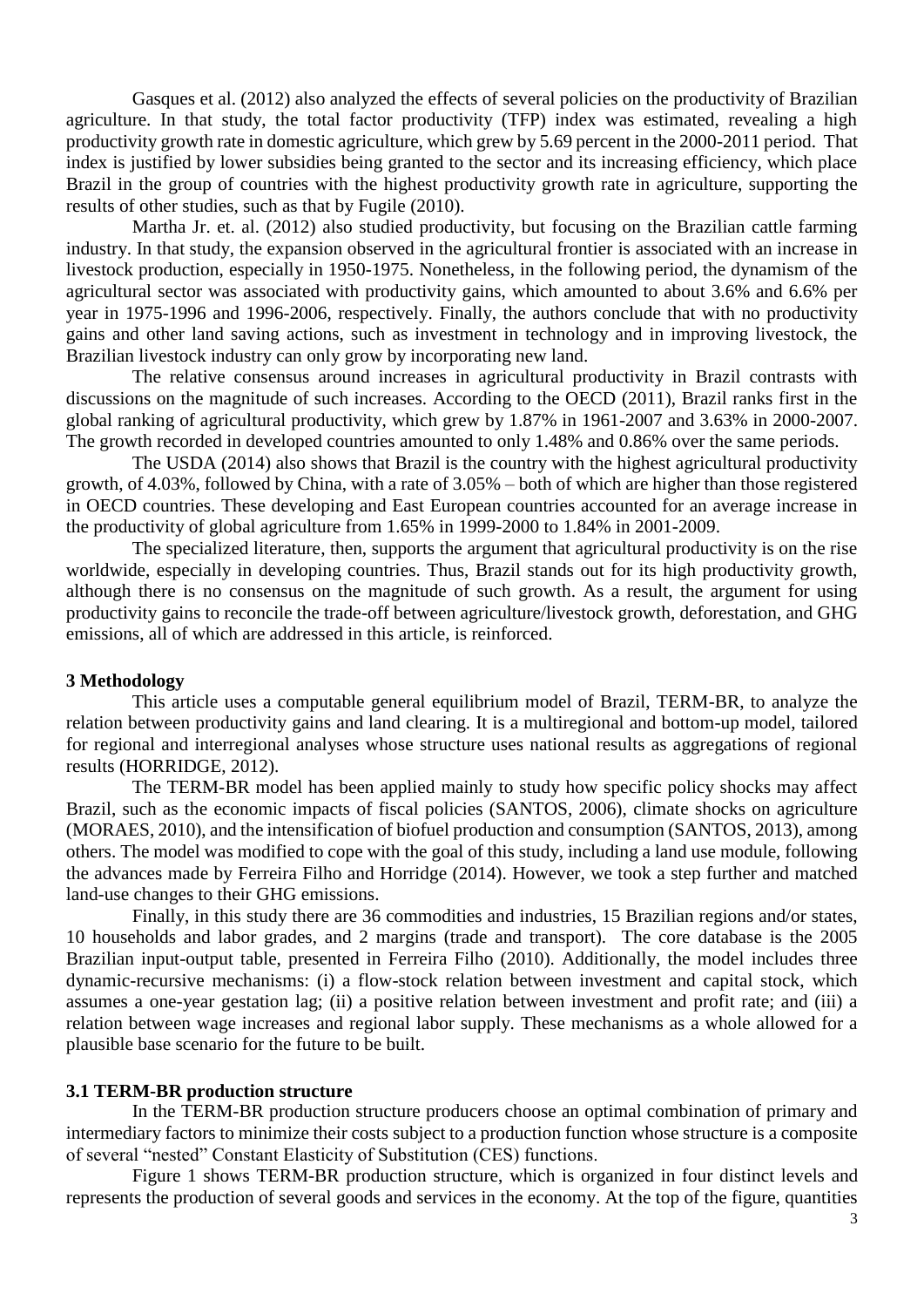of final goods and services in each region and sector are determined by a Constant Elasticity of Transformation (CET) function, which induces production in favor of goods whose relative prices have increased.

At the next level, from top to bottom, intermediary goods (both domestic and imported goods) are combined with primary factors and taxes using a Leontief function, which combines the aforementioned elements in fixed proportions; in other words, primary factors and other inputs are complementary in the process of producing goods and services.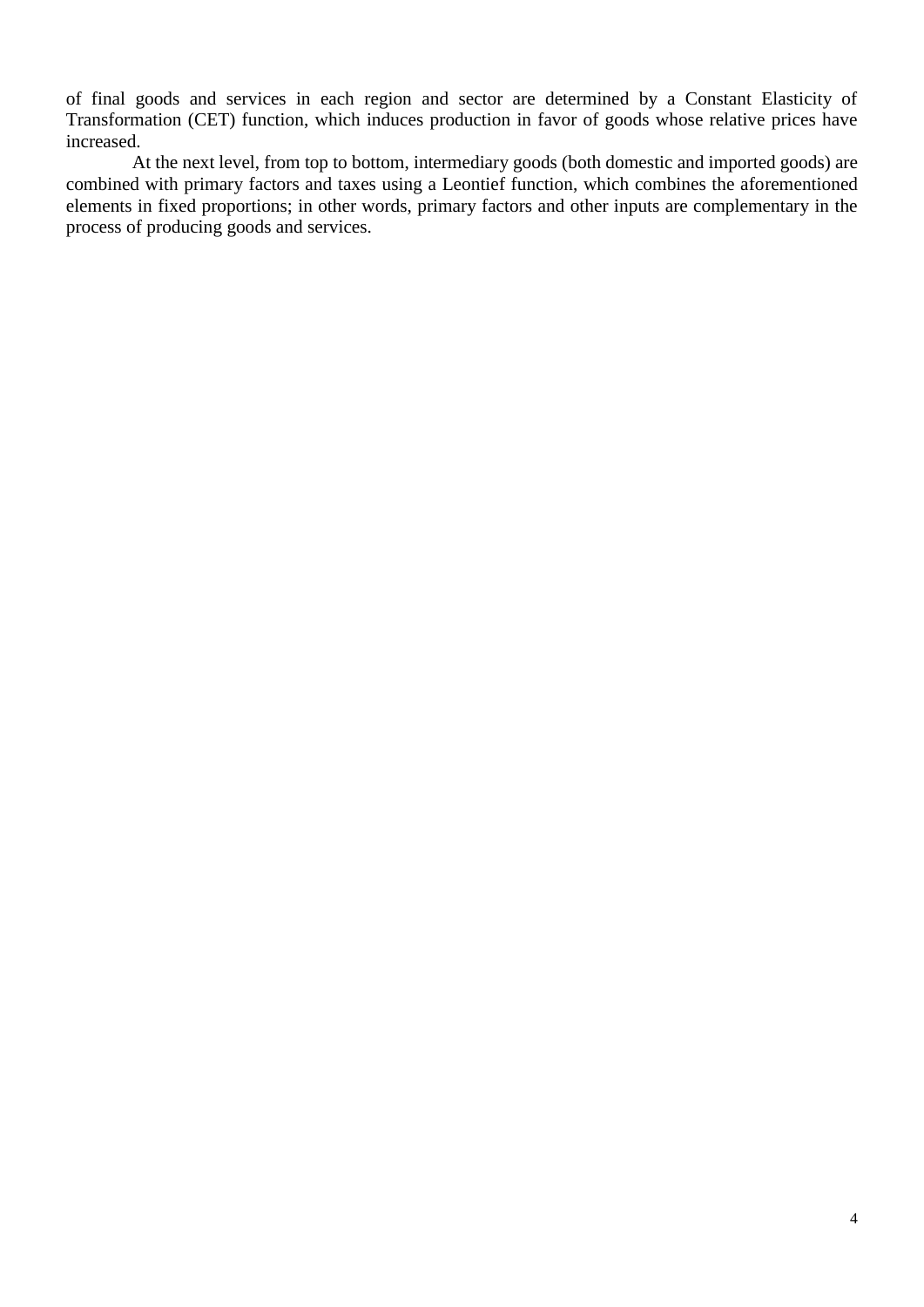

Figure 1 - TERM-BR nesting production structure Source: Adapted from Horridge (2012) \* Transition Matrix (TM)

At the third level, composite inputs are combined through a CES functions, with particular Armington's elasticities of substitution. That is, goods from different sources are considered imperfect substitutes of each other. Still at the same level, primary factors (land, capital and labor) are also combined using a CES function, driven by an elasticity of substitution σprim.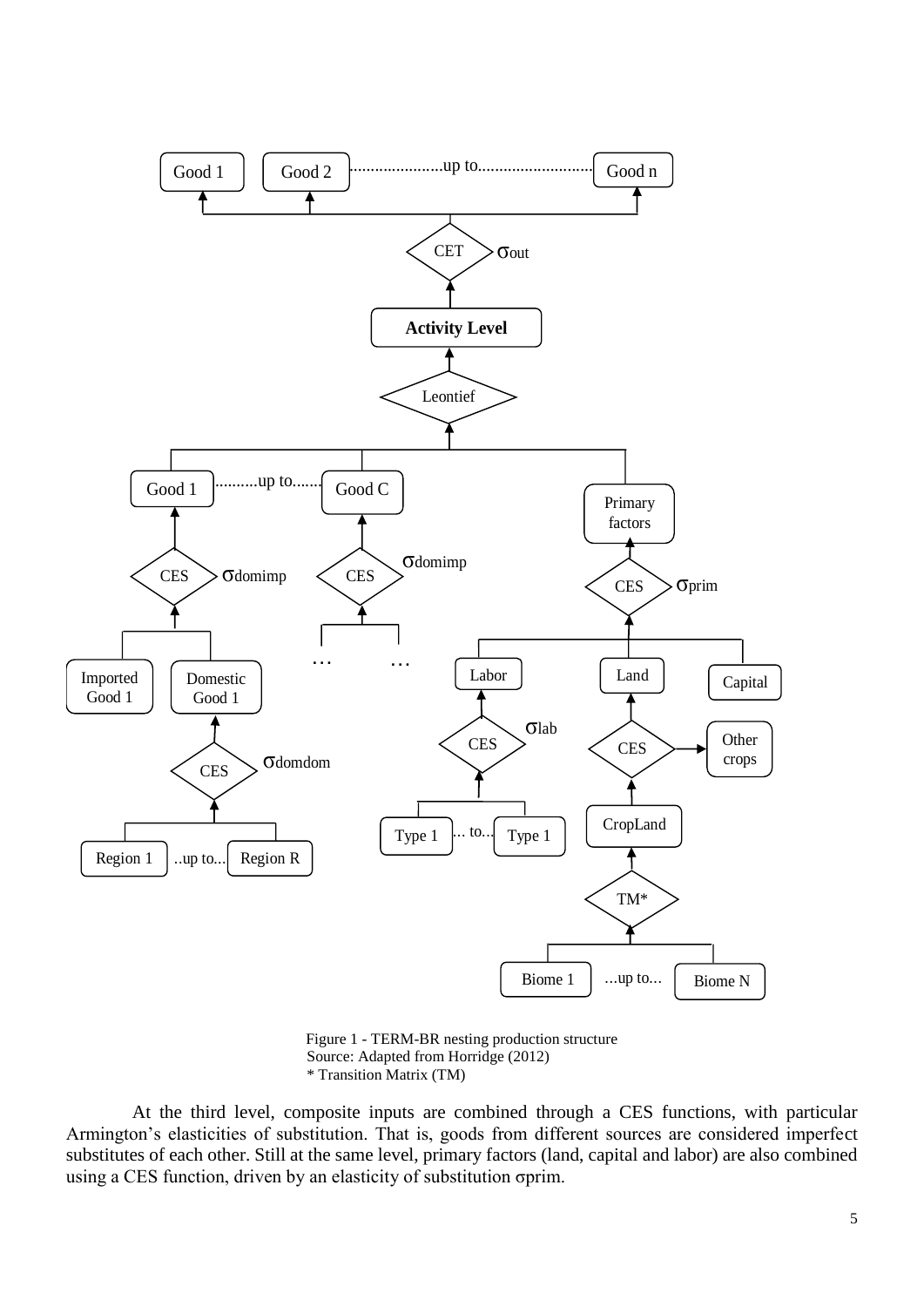At the last level, a labor composite is defined through a CES function which combines different types of skills and classifies them according to regional wages, a proxy for skills. Finally, at the last level other inputs are also represented by CES functions, which are a composite of domestic goods from several regions.

## **3.2 Household demands**

Households choose the optimal consumption bundles by maximizing a utility function of the Klein-Rubin (or Stone-Geary) type, subject to a budget constraint. This utility function (Klein-Rubin) is often used in CGE models because it allows for subsistence and luxury goods to be disaggregated. With the maximization of the utility function, a demand equation system is generated that is referred to as Linear Expenditure System (LES). It describes each good as a linear function of total expenditure and of the prices of all goods, so the resulting equations are homogeneous of zero degree in prices and income. Figure 2 shows consumption possibilities for households, considering the maximization of the Klein-Rubin utility function.



Figure 1 - Household demand structure in the TERM-BR model. Source: Santos (2006).

Regional CGE models are connected by the trade in goods, which is supported by large interregional trade matrices that register each commodity by region of origin and destination, transported values (related to domestic and imported goods), and margins associated with trade and transportation.

#### **3.3 Land-use changes and GHG emissions module**

Land use changes and forests are treated endogenously through a transition matrix approach, calibrated with data from the Brazilian Agricultural Censuses of 1995/96 and 2006. The transition matrix shows the land use dynamic in a specific region (r) at two points in time – an initial (i) and the final one (f). Table 1 shows four land use categories: crop (cr), pasture (pt), plantforest (pt), and unused (un). The last one represents all areas not being used for agricultural purposes, such as forests, grasslands, urban areas, rivers, lakes, and reservoirs, among others. In other words, the "unused" category represents areas of native vegetation and is used as a proxy for evaluating deforestation.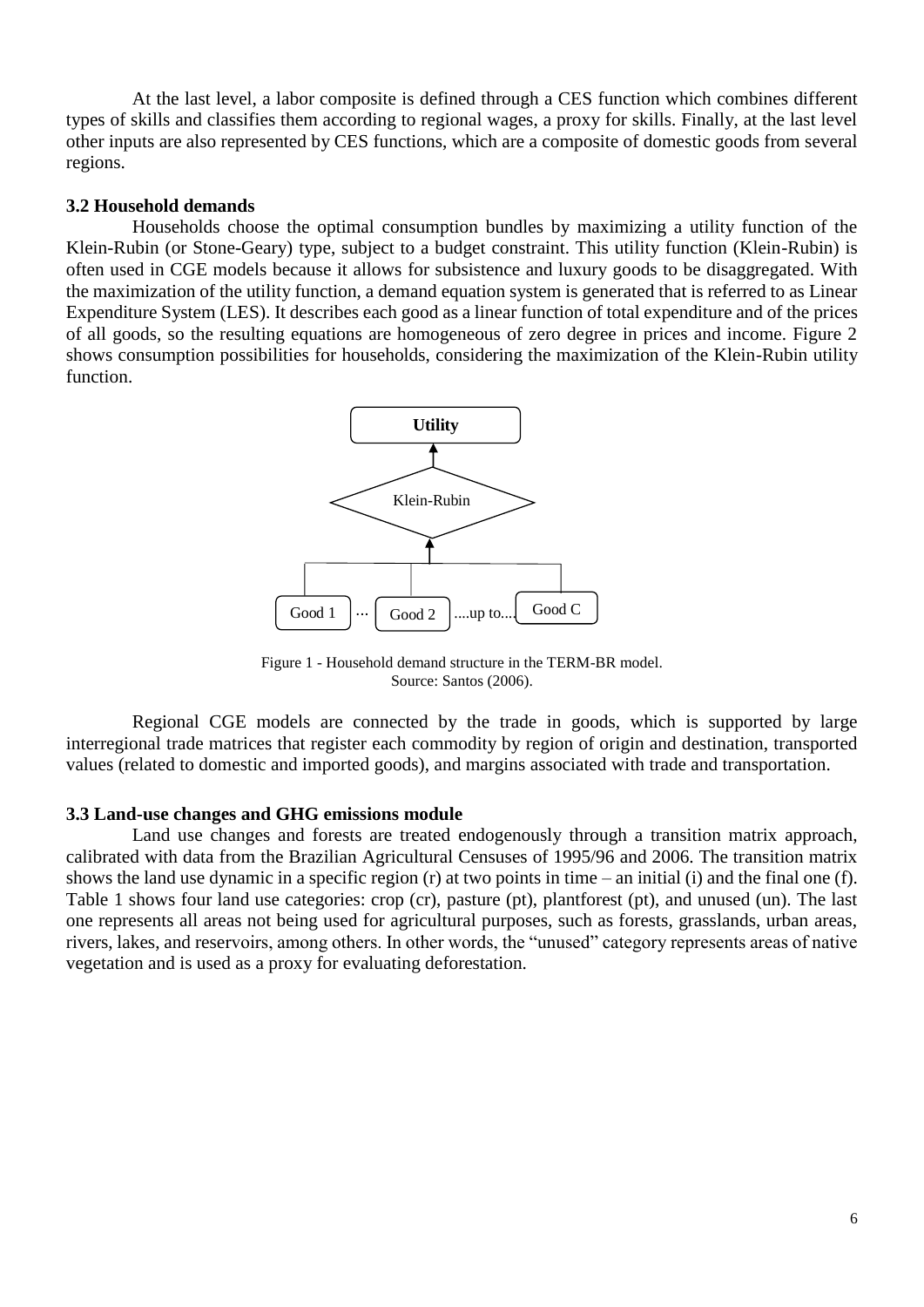Table 1 - Transition matrix for region r.

| LAND USE $(p, q)$           | CROP <sub>f</sub> | PASTURE <sub>f</sub> | PLANTFOREST <sub>f</sub> | $UNUSED_f$       | $TOTAL_f$ |
|-----------------------------|-------------------|----------------------|--------------------------|------------------|-----------|
| $CROP_i$                    | $(cr, cr)_{i.f}$  | $\cdots$             | $\cdots$                 | $(cr, un)_{i.f}$ | (p,cr)    |
| <i>PASTURE</i> <sub>i</sub> | $\cdots$          | $(pt, pt)_{i.f}$     | $\cdots$                 | $\cdots$         | $\cdots$  |
| PLANTFOREST <sub>i</sub>    | $\cdots$          | $\cdots$             | $(pf, pf)_{i,f}$         | $\cdots$         | $\cdots$  |
| $UNUSED_i$                  | $(un,cr)_{i,f}$   | $\cdots$             | $\cdots$                 | $(un,un)_{i,f}$  | $\cdots$  |
| $TOTAL_i$                   | $(c r, q)_{i,f}$  | $\cdots$             | $\cdots$                 | $\cdots$         | (p,q)     |

Source: Prepared by the author

The elements of the main diagonal represent land use that remains under the same category, while the off-diagonal elements represent land conversion between the four land categories under consideration. For example,  $(pt, cr)_{i,f}$  corresponds to the amount of pastures (pt) in the initial period (i) that were converted into crops (cr) in the final period (f). Summing over the column ( $TOTAL<sub>f</sub>$ ) gives the total for each category in the initial period, whilst summing over lines  $(TOTAL_i)$  gives the total in the final period. The transition matrix can be expressed in share form, as in Ferreira Filho and Horridge (2012, 2014) representing Markov probabilities, which are modeled as a function of land rent values, as shown by Equation 1.

$$
S_{pqr} = \mu_{pr}. L_{pqr}. P_{qr}^{\alpha}. M_{qr} \tag{1}
$$

where (the r subscript denoting region/biome zones):  $S_{par}$  = share of land type p that becomes type q in region/biome r  $\mu_{pq} =$  a slack variable, adjusted to ensure that  $\sum_{q} S_{pqr} = 1$ ;  $L_{pqr}$  = a constant of calibration = initial value of  $S_{pqr}$  $P_{qr}^{\alpha}$  = average unit rent earned by land type q  $\alpha$  = a sensitivity parameter, with value is set to 0.28  $M_{ar}$  = a shift variable, initial value 1

 The sensibility parameter "α" was set at 0.28 in order to give a normal representation of deforestation in the historical period. If land rents in crop areas increase, the rate of conversion of pastures into crops will also increase. Furthermore, to represent the conversion rate of the "Unused" category, a fictitious rent was employed based on a regional CPI (FERREIRA FILHO; HORRIDGE, 2014).

Land use changes and forests, as well as their GHG emissions, were represented in the new version of the TERM-BR model using observed data. Such representation employs transition matrices as calibrated with satellite imagery provided by the Brazilian National Institute for Space Research.

The new transition matrices also constitute an advance in relation to the former version of the model, as they incorporate a new dimension into the TERM-BR model, the Brazilian biomes, namely, Amazon (rainforest), Cerrado (savannah), Atlantic Forest (tropical forest), Pantanal (wetlands), Caatinga (semi-arid), and Pampa (grasslands), as show in Figure 3.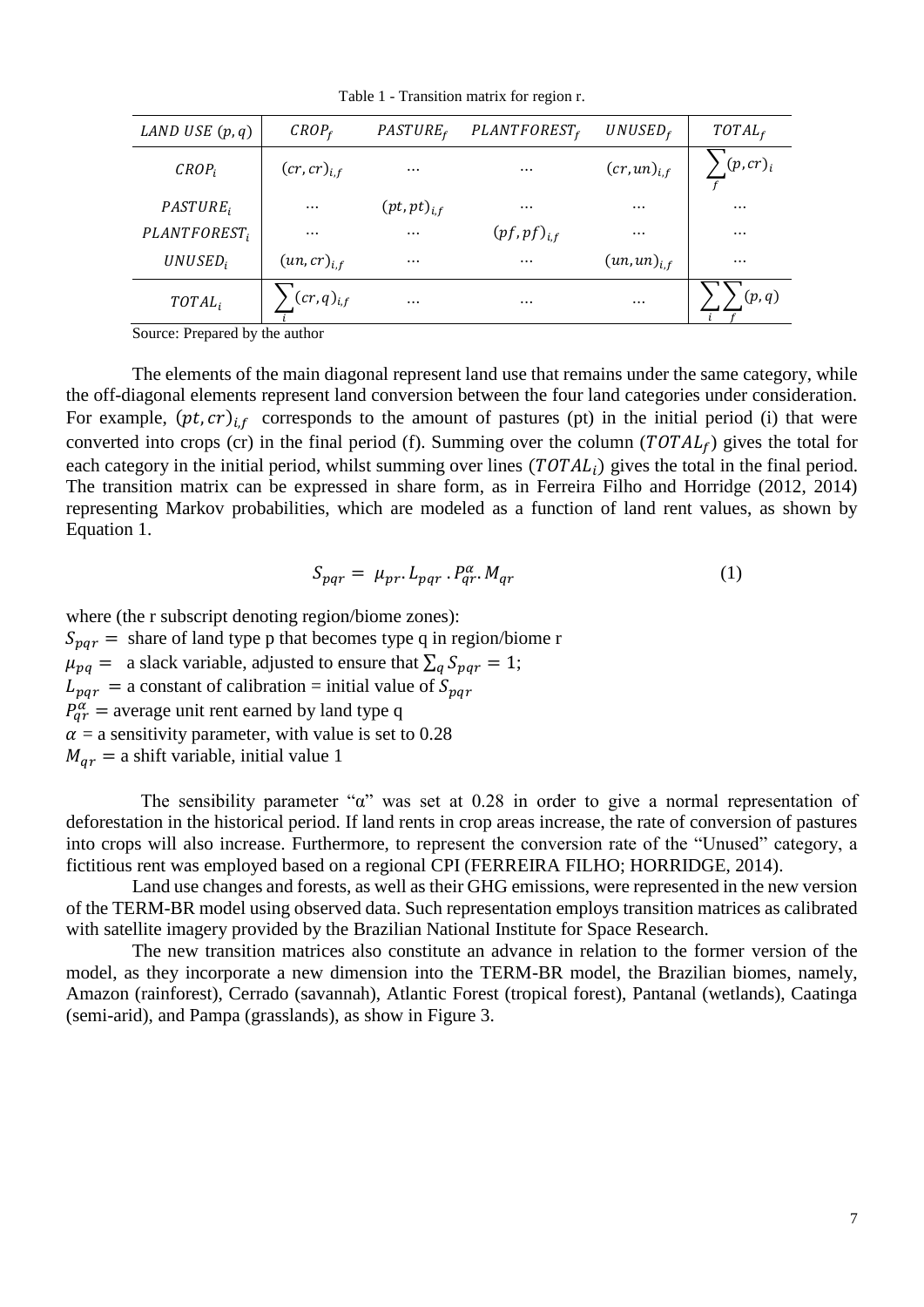

Figure 3 - Brazilian biomes. Source: Adapted from (IBGE, 2014b).

The biomes capture the heterogeneity associated with different types of soil, weather, and carbon content, similarly to the idea of the Agro Ecological Zones (AEZs) developed by the Global Trade Analysis Project (GTAP)<sup>3</sup>. Besides, those differentials of soil, vegetation, and weather are accurately represented by biomes as compared to similar structures widely used for studying physical aspects of land use change.

The new dimension, then, captures different GHG emissions associated with the same land use category, but in distinct biomes. The conversion of "Unused" areas (which represent areas of native vegetation) into pastures, for example, leads to the release of different amounts of carbon dioxide in the Amazon and Cerrado biomes.

The new version of the TERM-BR model was developed in two stages with a module based on new information on land use and emissions. First, it was built from transition matrices by Brazilian biome and state. At this stage, it used satellite imagery, as noted before, which were disaggregated into polygons, biomes, municipalities, and GHG emissions for the whole country<sup>4</sup>.

The first version of the transition matrices follows the format shown in the Second Brazilian Inventory of Anthropogenic Emissions by Sources and Removals by Sinks of Greenhouse Gases (BRASIL, 2010), with the exception of the regional dimension. At the second stage, the transition matrices built by state and biome were aggregated again under the CAT set, which considers 15 land use categories. Such categories were also aggregated in 4 broader categories, following model' structure, which was done under the new set ALNDTYPE, as showed in Table 2.

 $\overline{a}$ 

<sup>&</sup>lt;sup>3</sup> More details can be found in Lee (2004).

<sup>4</sup> For more details, see Brasil (2010).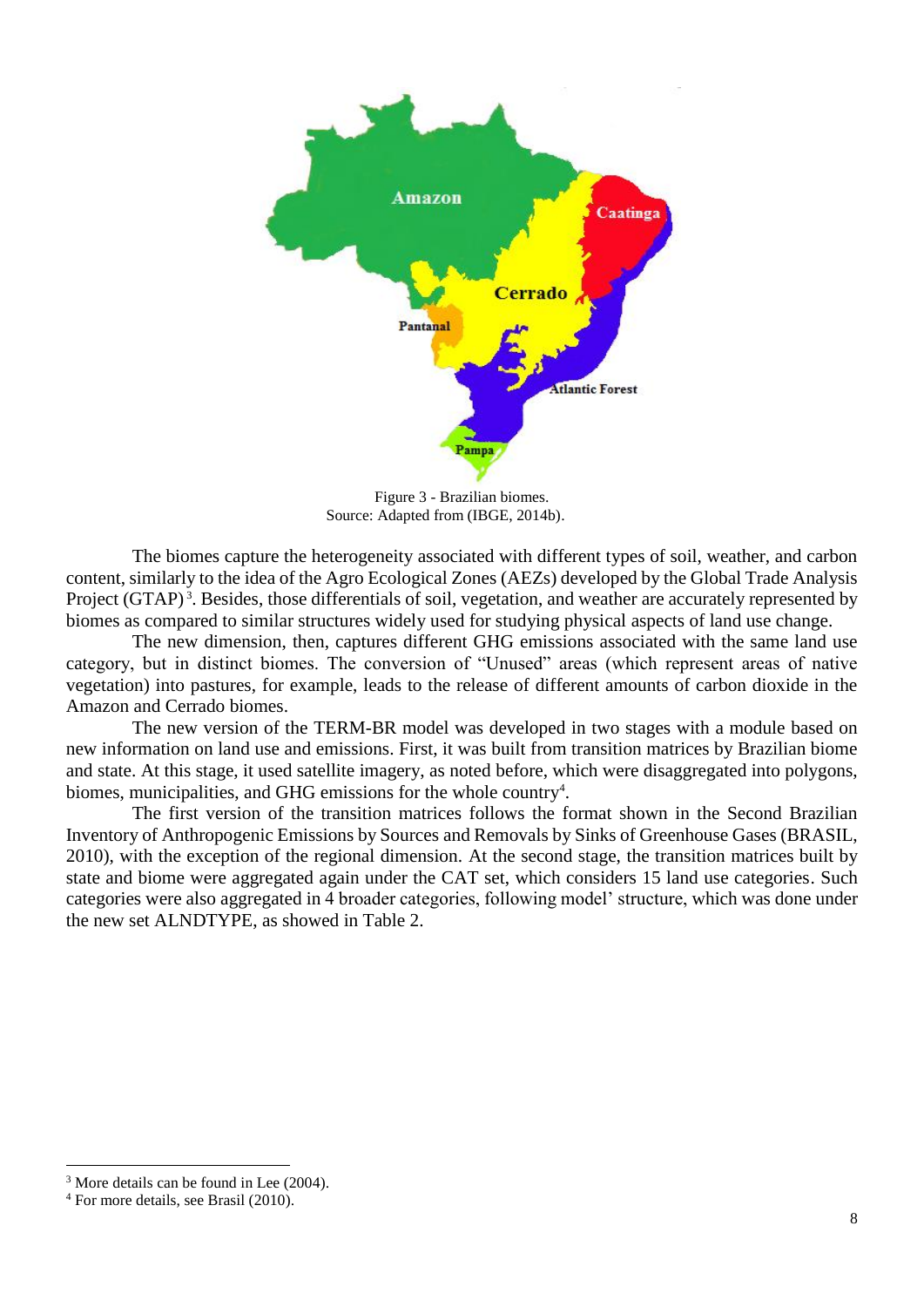| Land categories | Disaggregated categories (old)           | Broader categories (new) |
|-----------------|------------------------------------------|--------------------------|
| <b>FNM</b>      | Non-managed forests                      |                          |
| FM              | Managed forests                          |                          |
| Fsec            | Secondary forests                        |                          |
| CS              | Forests with selective timber extraction |                          |
| <b>GNM</b>      | Non-managed fields                       |                          |
| <b>GM</b>       | Managed fields                           | Unused                   |
| Gsec            | Secondary fields                         |                          |
| S               | Urban areas                              |                          |
| A               | Rivers and lakes                         |                          |
| Res             | Reservoirs                               |                          |
| O               | Other uses                               |                          |
| NO.             | Non classified areas                     |                          |
| Ac              | Crops                                    | Crop                     |
| Ref             | Reforestation                            | PlantForest              |
| Aр              | Planted pastures                         | Pasture                  |

Table 2 – Mapping of land use categories.

Source: Prepared by the author.

The number of land use categories of the former model remains, but as noted before a new dimension Biome (Amazon, Cerrado, Caatinga, Atlantic Forest, Pampa, and Pantanal) was created to capture the heterogeneity of land use and GHG emissions between different regions (r) of the country. Besides, land use change was traced to its GHG emissions and the transition matrices can be interpreted through a hypothetical example:

- TRANS0 ("Non-managed forest", "Pasture", "MtGrosso", "Amazon") = 100 hectares of nonmanaged forests in the initial period converted into pasture in the final period in the Amazon Biome in Mato Grosso state;
- EMIS0 ("Non-managed forest", "Pasture", "MtGrosso", "Amazon") = 100 hectares of Nonmanaged forest converted into Pastures in the state of Mato Grosso in the Amazon Biome emit 100 gigagrams of carbon dioxide equivalent  $(CO<sub>2</sub> eq.);$
- YTRANS2 ("Unused", "Crop", "Bahia", "Cerrado") = 50 hectares of Unused areas in the initial period converted into crops in the Cerrado Biome of Bahia state.

Figure 4 shows the data flow adopted for building the module of land use change and GHG emissions. The initial area matrix (TRANS0), after being aggregated into 4 broad categories, was annualized (YTRAN) following the model's temporal structure.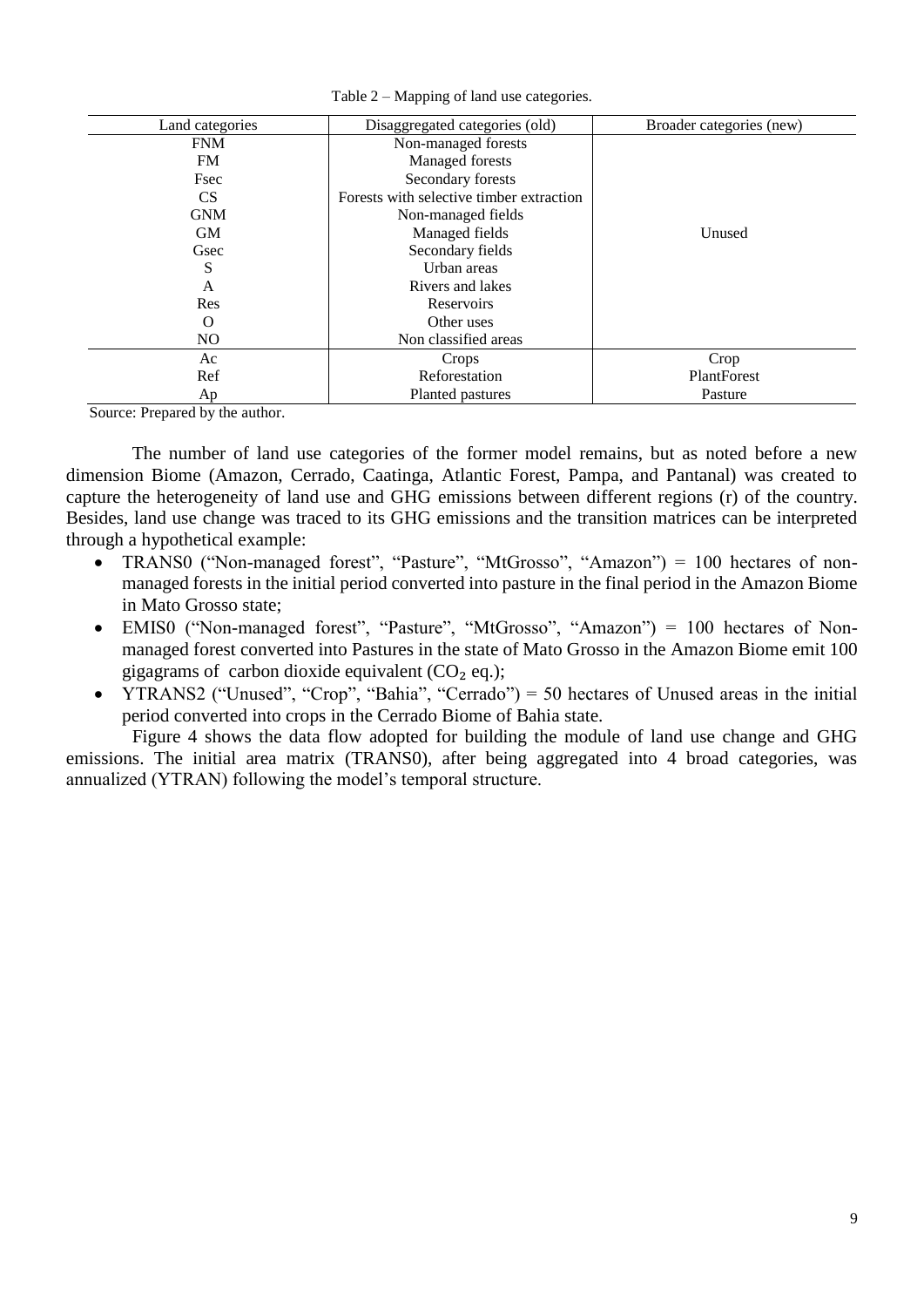

Figure 4 - Treatment of data on land-use change and emissions. Source: Prepared by the author.

The RAS mathematical method was then applied to the resulting transition matrix to ensure that the totals matched the data from the Brazilian Agricultural Census. Thus, any area discrepancies between different data sources were solved. Furthermore, all data were analyzed using the GEMPACK software (HARRISON; PEARSON, 1996). As a result, the new transition matrices were assigned to GHG emissions, considering each land use category. Then, the emissions by hectare ratio (EMISRATIO) was applied to area data (YTRANS2) and the amount of GHG was obtained for each land use category, according to the biome and region under consideration. Figure 5 shows the new land supply and demand structure in the model with the new dimension, biome, incorporated into it.



Figure 52 - Land supply (right-hand side) and demand (left-hand side) of the TERM-BR model. Source: Prepared by the author.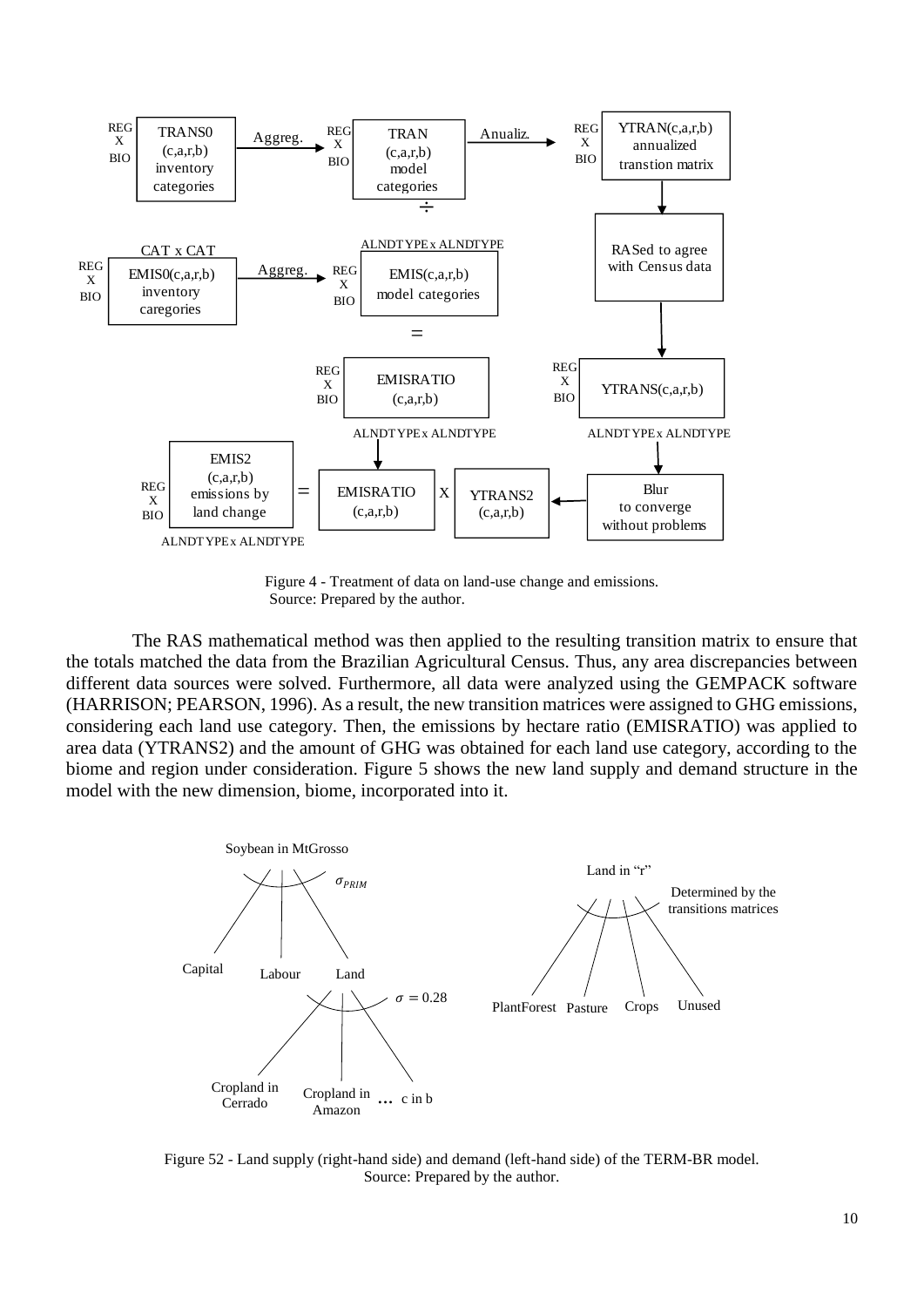At the end of the stages described, a new model suitable for handling land use and its GHG emissions endogenously emerged. Consequently, land (re)allocation was promoted through the four broad categories and transition matrices according to the biome and region, governed by a constant elasticity of transformation (CET) function.

Table 3 shows GHG emissions distributed by biome and land use category. In the initial database, cattle farming is the main emitter of GHG in Brazil, especially in the Amazon and Cerrado regions, which is a major indication of the locus of domestic emissions and of key activities for curbing the ongoing deforestation process in Brazil.

| Land use                                      | Amazon     | Cerrado   | Caatinga | <b>MAtlantica</b> | Pampa  | Pantanal | <b>Total</b> |
|-----------------------------------------------|------------|-----------|----------|-------------------|--------|----------|--------------|
| Crop                                          | 118,799    | 146.693   | 23,509   | 4.481             |        | 1.383    | 294.866      |
| Pasture                                       | 891.264    | 165.451   | 27.913   | 91.285            |        | 11.829   | 1,187,743    |
| <b>PlantForest</b>                            | 1.337      | 2.076     | $-25$    | 289               |        |          | 3.678        |
| UNUSED                                        | $-173.462$ | $-14.652$ | $-4.770$ | 2.427             | $-122$ | -366     | $-190.945$   |
| <b>Total</b>                                  | 837.939    | 299,569   | 46.627   | 98.481            | -121   | 12.847   | 1.295.342    |
| $C_{\alpha}$ $(0.0000 \text{ Mg})^2$ detabase |            |           |          |                   |        |          |              |

Table 3 - Emissions of converting Unused lands in other uses, by Biome, in gigagrams of carbon dioxide (initial database).

Source: Model's database.

Therefore, the TERM-BR model can analyze patterns of occupation of the Brazilian territory considering the main economic activities in each sub-region and the expansion of the agricultural frontier, associating them to GHG emissions. Furthermore, the model can indicate alternatives for the Brazilian agriculture in terms of reallocating economic activities with the aim of increasing agricultural production and reducing deforestation and GHG emissions.

### **3.4 Scenarios**

The shocks implemented in this article take into account a number of stylized facts in the Brazilian economy, such as: (i) the lower productivity of livestock in the agricultural frontier as compared to other regions of the country; (ii) the high productivity of Brazilian agriculture, especially in frontier regions, where advanced production methods have been employed in crops such as soybean, cotton, among others. Productivity in livestock sector, then, still has room to increase at a faster rate than agriculture in Brazil. The shocks implemented are the following:

- Policy 1: increasing primary livestock productivity by 2 percent over 6 years, 2015-2020, but only in agricultural frontier regions;
- Policy 2: increasing primary agricultural productivity by 1.5 percent over 6 years, 2015-2020, in all regions;
- Policy 3: the previous two policies together.

In both cases, the effects of the policies are permanent. Besides, the effect of a productivity increase in only frontier livestock (Policy 1) was considered separately from the shock on agriculture (Policy 2) and then the two were aggregated under Policy 3. Through this procedure, we can identify if productivity gains in livestock alone are sufficient to curb the deforestation process, as well as to reduce GHG emissions.

# **3.5 Model closure**

The model's closure and main features are:

- Real wage change drives the movement of labor between regions and activities (but not between labor categories). Total labor supply increases, according to official projections by IBGE.
- Capital accumulates between periods following the dynamic investment rule. Furthermore, capital stock is updated through the new capital price, e.g. the start-of-period price.
- Regional consumption follows labor income. Moreover, regional real government spending demand follows regional real household demand.
- The domestic GDP price index is chosen as the *numeraire*. Other prices should thus be interpreted as relative to the GDP price index.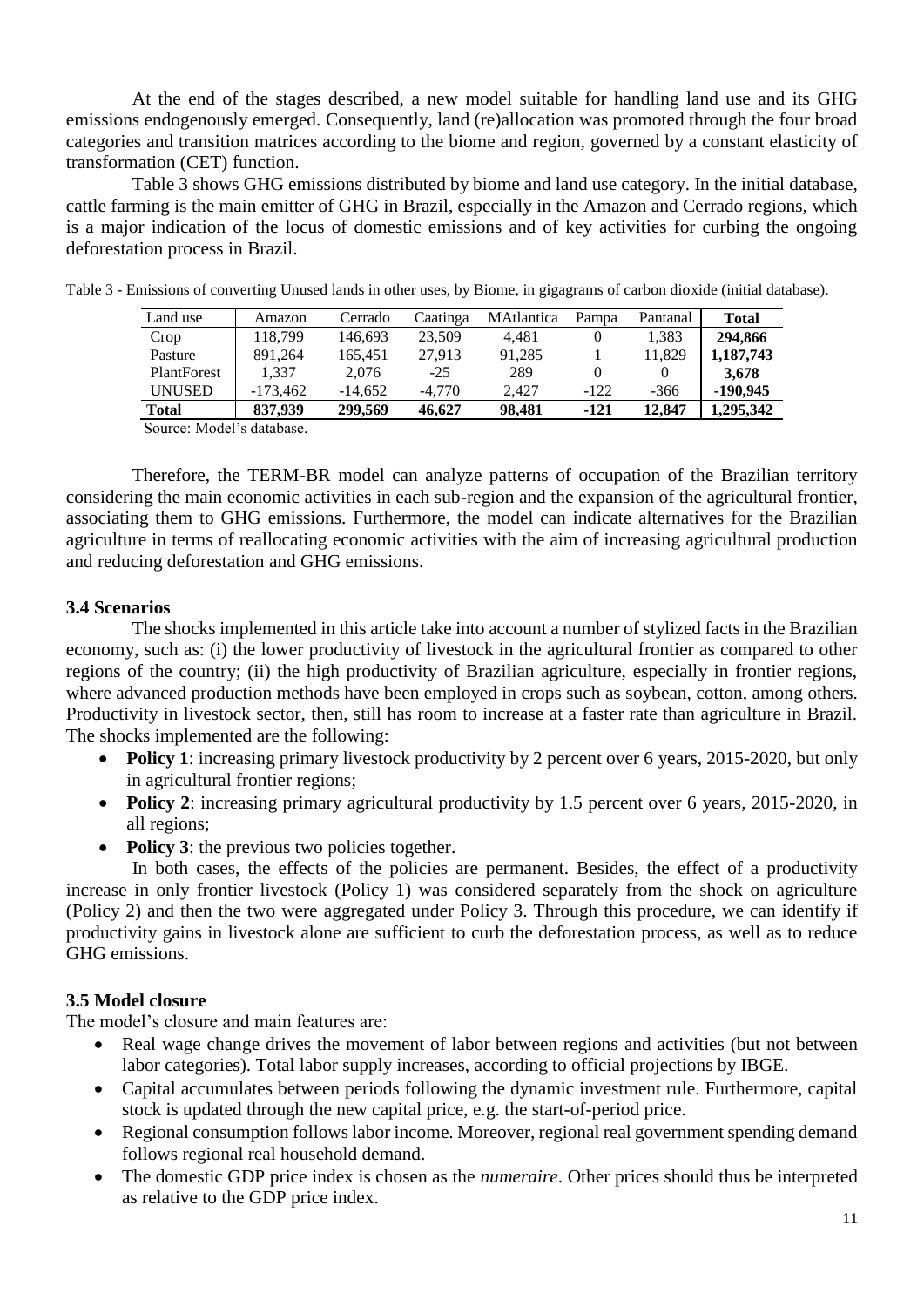- The national balance of trade is fixed as a percentage of real GDP.
- We divided the regions of the model into two groups: Land-constrained (LndUsed, where agricultural land is consolidated) and Frontier (region where land is available for expanding agriculture), as shown in Figure 6. Regions where deforestation is on the rise can be separated and specific policies applied to them.



Figure 6 - Frontier (green) and Land-constrained (yellow) regions of the model. Source: Prepared by the author.

# **4 Results**

Table 4 shows the results of the main macroeconomic variables cumulated in 2005-2035. As expected, the productivity increase in agriculture was positive for the Brazilian economy, once it boosted the country's growth by up to 0.51 percent in the broader scenario, which considers productivity gains both in agriculture and livestock (Policy 3).

| Cumulative %<br>growth         | Househ. | Invest. | Gov. | <b>Exports</b> | Imports | <b>GDP</b> | Employ  | Real<br>wage | Capital<br>Stock |
|--------------------------------|---------|---------|------|----------------|---------|------------|---------|--------------|------------------|
| Policy 1                       | 0.08    | 0.19    | 0.08 | 0.11           | 0.09    | 0.11       | 0.00    | 0.13         | 0.16             |
| Policy 2                       | 0.38    | 0.51    | 0.38 | 0.31           | 0.26    | 0.40       | $-0.01$ | 0.63         | 0.48             |
| Policy 3                       | 0.46    | 0.71    | 0.46 | 0.42           | 0.36    | 0.51       | $-0.01$ | 0.76         | 0.65             |
| $S_{\text{out}}$ Model regults |         |         |      |                |         |            |         |              |                  |

Table 4 - Policy deviations: macro variables (real values): total growth cumulated in 2035.

Source: Model results

The scenario of productivity gains only in livestock in the frontier region (Policy 1) also generated positive results, highlighting the influence of that activity on the Brazilian economy. In this case, GDP increased by 0.11%, affecting other major variables such as household consumption (+0.08%) and government spending (+ 0.08%). Thus, all policies led to an increase in investment due to a reduction in the price of capital, whose effects on the capital stock only began to be felt in the post-2021 period, as capital is a rigid variable in the short run.

In productive terms, the policies boosted agricultural output, as expected. Policy 1, for example, benefited production in other regions of Brazil (LndUsed), notably when rice and cotton crops are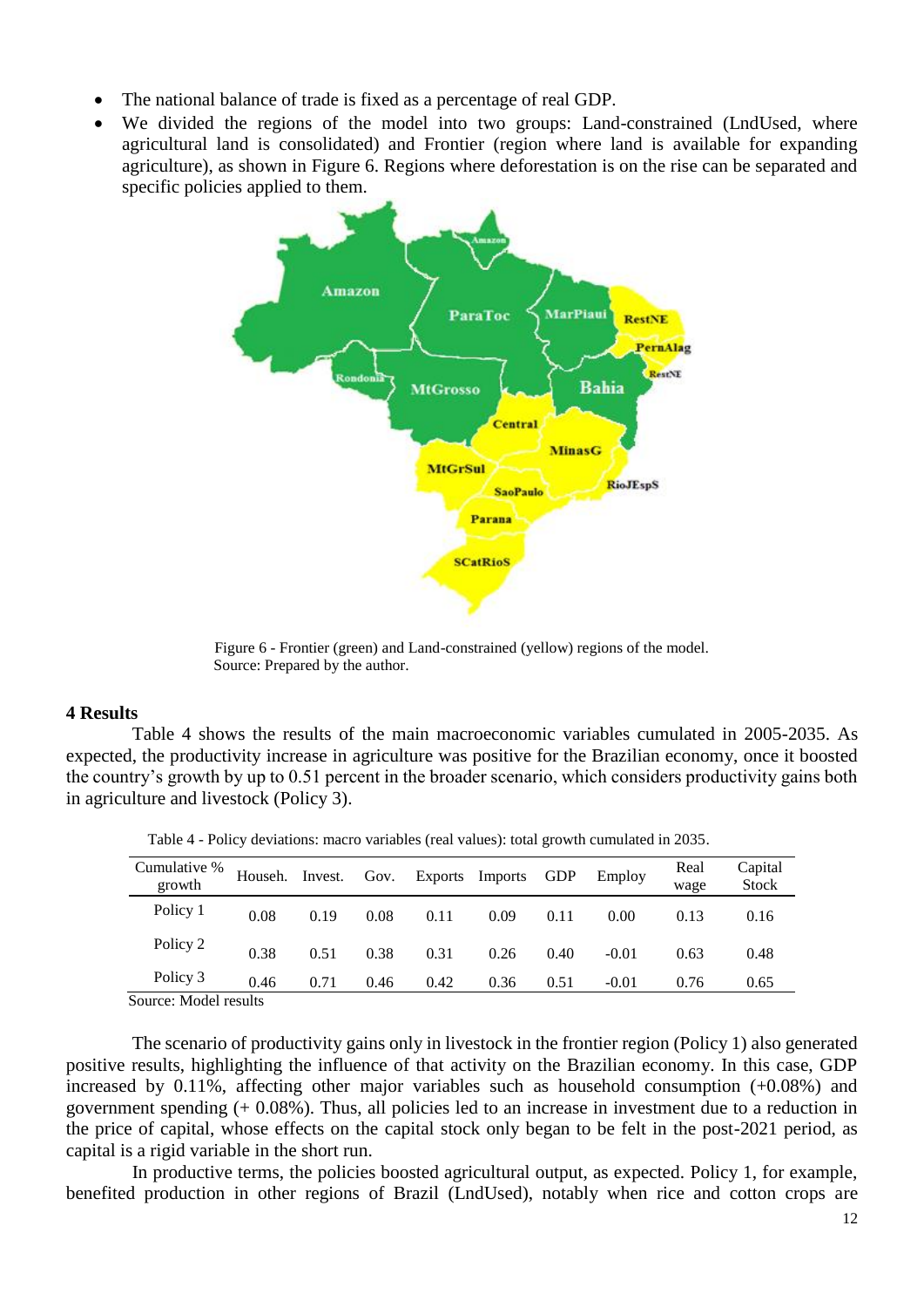considered, as shown in Table 5. It is also worth mentioning that cattle farming shifted to frontier regions (+8.9%), which may explain the increase observed in crops in non-frontier regions as a result of more land becoming available.

|               | Policy 1 |         |          | Policy 2 | Policy 3 |         |
|---------------|----------|---------|----------|----------|----------|---------|
| agricxtota    | Frontier | LndUsed | Frontier | LndUsed  | Frontier | LndUsed |
| Rice          | 0.5      | 0.2     | 2.9      | 7.5      | 3.4      | 7.7     |
| Corn          | 2.4      | 0.0     | 1.9      | 3.3      | 4.4      | 3.3     |
| Wheat         | 0.6      | 0.3     | 3.0      | 4.3      | 3.5      | 4.6     |
| Sugarcane     | 0.3      | 0.2     | 1.0      | 2.3      | 1.3      | 2.6     |
| Soybean       | 0.1      | 0.3     | 9.7      | 10.0     | 9.8      | 10.3    |
| Other agric   | 0.2      | 0.1     | 1.7      | 3.2      | 1.9      | 3.3     |
| Cassava       | 0.4      | 0.2     | 0.7      | 5.3      | 1.2      | 5.5     |
| Tobacco       | 0.2      | $-0.1$  | 2.8      | 4.5      | 3.0      | 4.4     |
| Cotton        | 0.1      | 0.3     | 2.9      | 0.1      | 3.1      | 0.4     |
| Citrus fruits | 0.2      | 0.3     | $-0.1$   | 3.9      | 0.1      | 4.2     |
| Coffee        | 0.2      | 0.4     | 11.1     | 11.7     | 11.3     | 12.1    |
| Forestry      | 0.3      | 0.2     | 2.5      | 5.0      | 2.8      | 5.2     |
| Meat cattle   | 8.9      | $-4.4$  | 1.0      | 0.8      | 10.1     | $-3.7$  |
| Milk cattle   | $-0.1$   | 0.8     | 0.8      | 0.9      | 0.7      | 1.7     |

Table 5 - Agricultural output variation, cumulative percent change in 2005-2035 (policy deviation).

Source: Model results

 $\overline{a}$ 

Thus, under policies 1 and 3, the shift of cattle farming to frontier regions and the growth of crops in traditional agricultural regions were boosted, as noted before. Such movements were enhanced by an increase in agricultural productivity in the rest of the country (LndUsed), as indicated by the results of policies 2 and 3. These policies reinforce the role of the agricultural frontier as a productive hub, as indicated by the growth of meat cattle (+10.1%) and of agriculture as a whole, in this case represented by an increase in the production of soybean (+9.8%) and corn (+4.4%).

Prices were also affected by the policies, as shown in Figure 7. It presents the results of Policy 3, the broadest one, dividing the consumers into 10 income ranges<sup>5</sup> (POF1 to POF10).

<sup>5</sup> POF1 ranges from 0 to 2 minimum wages, POF2 from 2+ to 3, POF3 from 3+ to 5, POF4 from 5+ to 6, POF5 from 6-8, POF6 from 8-10, POF7 from 10-15, POF8 from 15-20, POF9 from 20-30, and POF10 above 30 minimum wages. The minimum wage in Brazil in 2005 was around US\$150.00, considering US\$1.00 = R\$ 2.00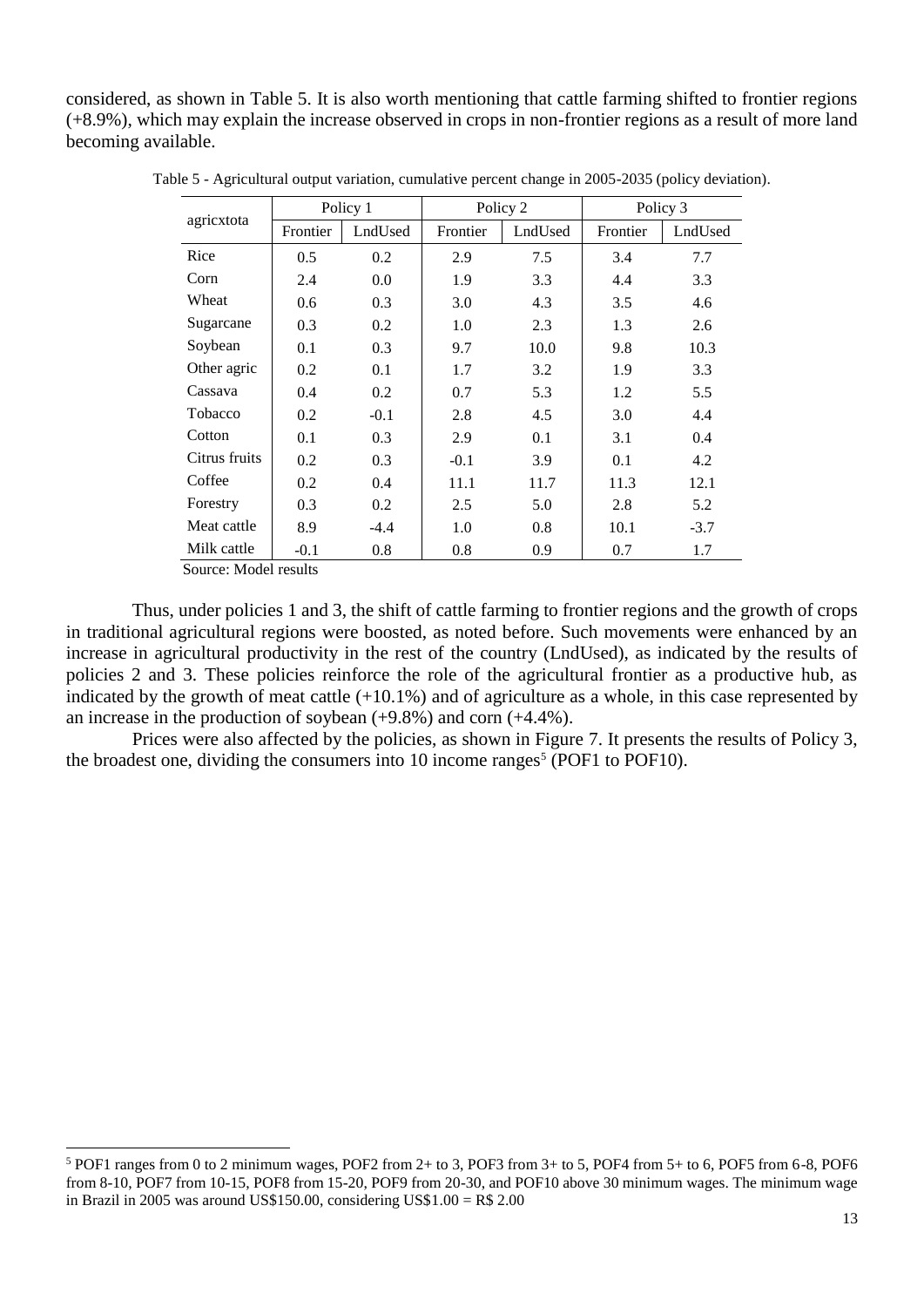

Figure 7 - Policy 3: consumer price index by household income, cumulative percentage change in 2005-2035 (deviations). Source: Model results.

The policies improved income distribution, especially Policy 3 (aggregate of policies 1 and 2) by reducing consumer prices for the POF1-POF5 income ranges, which represent consumers with the lowest incomes. Moreover, the productivity gains observed in the agricultural frontier spread their effects by reducing prices in other regions of the country. For example, in RestNE (Ceará, Rio Grande do Norte, Paraíba, and Sergipe) and PernAlag (Pernambuco and Alagoas), two of the least developed regions of Brazil, prices were also affected.

Table 6 shows the impact of productivity gains in terms of land prices. As expected, land prices dropped in almost all scenarios, except in that of Policy 2. In this case, the increase in productivity in crops did not lead to a reduction in the prices of pasturelands, as occurred with Policy 1, whose shock on livestock effectively reduced the prices of cropland.

|                       | Policy 1 |         |          | Policy 2 | Policy 3 |         |  |
|-----------------------|----------|---------|----------|----------|----------|---------|--|
| pagrland              | Frontier | LndUsed | Frontier | LndUsed  | LndUsed  | LndUsed |  |
| Crop                  | $-0.4$   | $-0.1$  | $-8.7$   | $-12.3$  | $-9.0$   | $-12.4$ |  |
| Pasture               | $-5.1$   | $-10.5$ | 2.2      | 2.4      | $-3.0$   | $-8.3$  |  |
| PlantForest           | $-1.2$   | $-0.9$  | $-15.6$  | $-18.2$  | $-16.5$  | $-19.0$ |  |
| Source: Model results |          |         |          |          |          |         |  |

Table 6 - Rental agricultural land price, cumulative percent change in 2005-2035 (policy deviation).

The effects of Policy 1 spread to other regions (LndUsed) beyond the agricultural frontier, where the shock was applied. These effects were brought about by an increase in land supply resulting from productivity gains in livestock in the frontier region. The main difference of these results, also showed by Policy 3, was the magnitude of the drop in prices.

Policy 2, in turn, signals something different for pastures. In this case, the price of pasturelands increased, since there were no changes in livestock productivity and this activity continues to be landintensive, especially in the Amazon and Cerrado biomes, as shown in Table 7.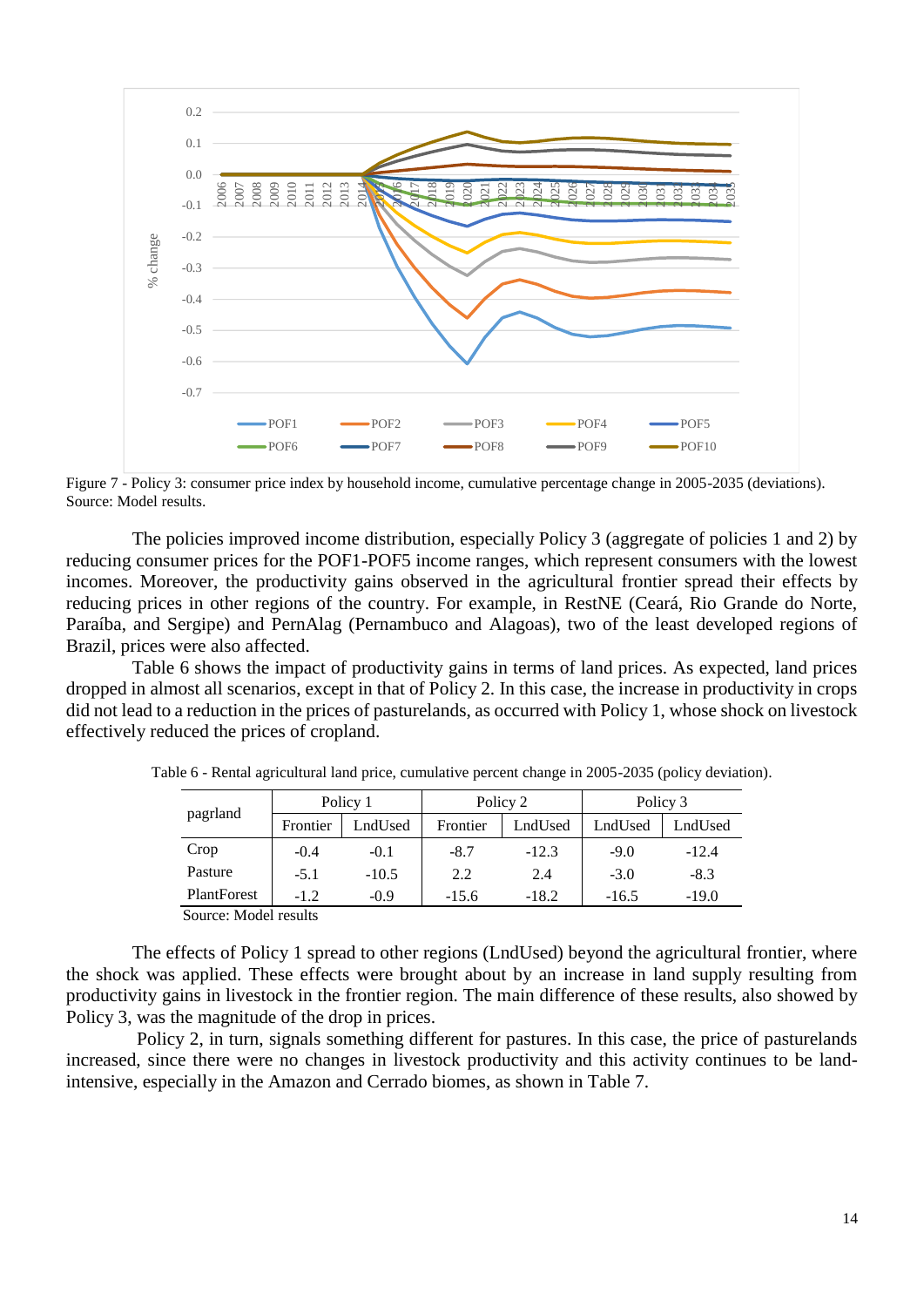Table 71 - Land use variation due to productivity shocks, cumulative percent change 2005-2035 (policy deviations).

|                    |         |         | Policy 1 |                        |         |          |
|--------------------|---------|---------|----------|------------------------|---------|----------|
| $qlndbrd1_d$       | Amazon  | Cerrado | Caatinga | <b>Atlantic Forest</b> | Pampa   | Pantanal |
| Crop               | 1.05    | 0.58    | 0.20     | 0.13                   | 0.06    | 3.15     |
| Pasture            | $-0.13$ | $-0.52$ | $-0.40$  | $-0.18$                | $-0.08$ | $-0.28$  |
| <b>PlantForest</b> | 1.31    | 0.43    | 0.96     | 0.33                   | 0.29    | 1.49     |
| Unused             | 0.00    | 0.03    | 0.09     | 0.08                   | 0.01    | 0.07     |
|                    |         |         | Policy 2 |                        |         |          |
| $qlndbrd1_d$       | Amazon  | Cerrado | Caatinga | <b>Atlantic Forest</b> | Pampa   | Pantanal |
| Crop               | $-4.68$ | $-1.57$ | $-0.88$  | $-0.23$                | $-0.12$ | $-4.12$  |
| Pasture            | 0.56    | 1.00    | 0.39     | 0.20                   | 0.15    | 0.32     |
| <b>PlantForest</b> | $-4.45$ | $-1.79$ | $-4.22$  | $-0.98$                | $-1.02$ | $-5.32$  |
| Unused             | 0.00    | 0.08    | 0.03     | $-0.01$                | 0.03    | 0.00     |
|                    |         |         | Policy 3 |                        |         |          |
| qlndbrd1 d         | Amazon  | Cerrado | Caatinga | <b>Atlantic Forest</b> | Pampa   | Pantanal |
| Crop               | $-3.70$ | $-1.00$ | $-0.69$  | $-0.09$                | $-0.05$ | $-1.07$  |
| Pasture            | 0.44    | 0.49    | $-0.01$  | 0.02                   | 0.08    | 0.05     |
| <b>PlantForest</b> | $-3.22$ | $-1.36$ | $-3.27$  | $-0.66$                | $-0.73$ | $-3.88$  |
| Unused             | 0.00    | 0.11    | 0.12     | 0.07                   | 0.03    | 0.07     |

Source: Model results.

In Policy 1, the productivity shock reduced pasturelands in all the considered biomes, but it did not impose constraints on the growth of crops and native vegetation areas. On the contrary, it can increase land supply for those activities. In Policy 2, productivity gains in crops curbed the clearing of forests and fields in the Amazon (stable), Cerrado (0.08%), and Caatinga (0.03%) biomes, as expressed by the variation in the "Unused" category, which was close to zero. Despite the small magnitude of those results, they highlight the livestock-deforestation relationship through the growth of cattle farming in areas of natural vegetation, especially in the Amazon Biome. Nevertheless, under Policy 2, the livestock-deforestation relationship was controlled by productivity gains in agriculture that made more land available for expanding livestock activities.

It is worth highlighting that cattle farming is seen as the main trigger of deforestation. Thus, when livestock expansion is controlled through, for example, productivity gains, there is no spillover effect of deforestation to the other biomes. In other words, Borlaug' Hypothesis is fully met, as in policies 1 and 3. However, when such activity is neglected, as in Policy 2, there is a sort of "leakage" and deforestation is displaced to other biomes, meaning that Borlaug's Hypothesis is only partially met.

In Policy 3, the increasing productivity of both livestock and agriculture can lead to mixed and/or overlapping results. This is what happened in the Cerrado region, where the broader shock of productivity (agriculture + livestock) led to a reduction in both crop and livestock areas, as shown in Figure 8.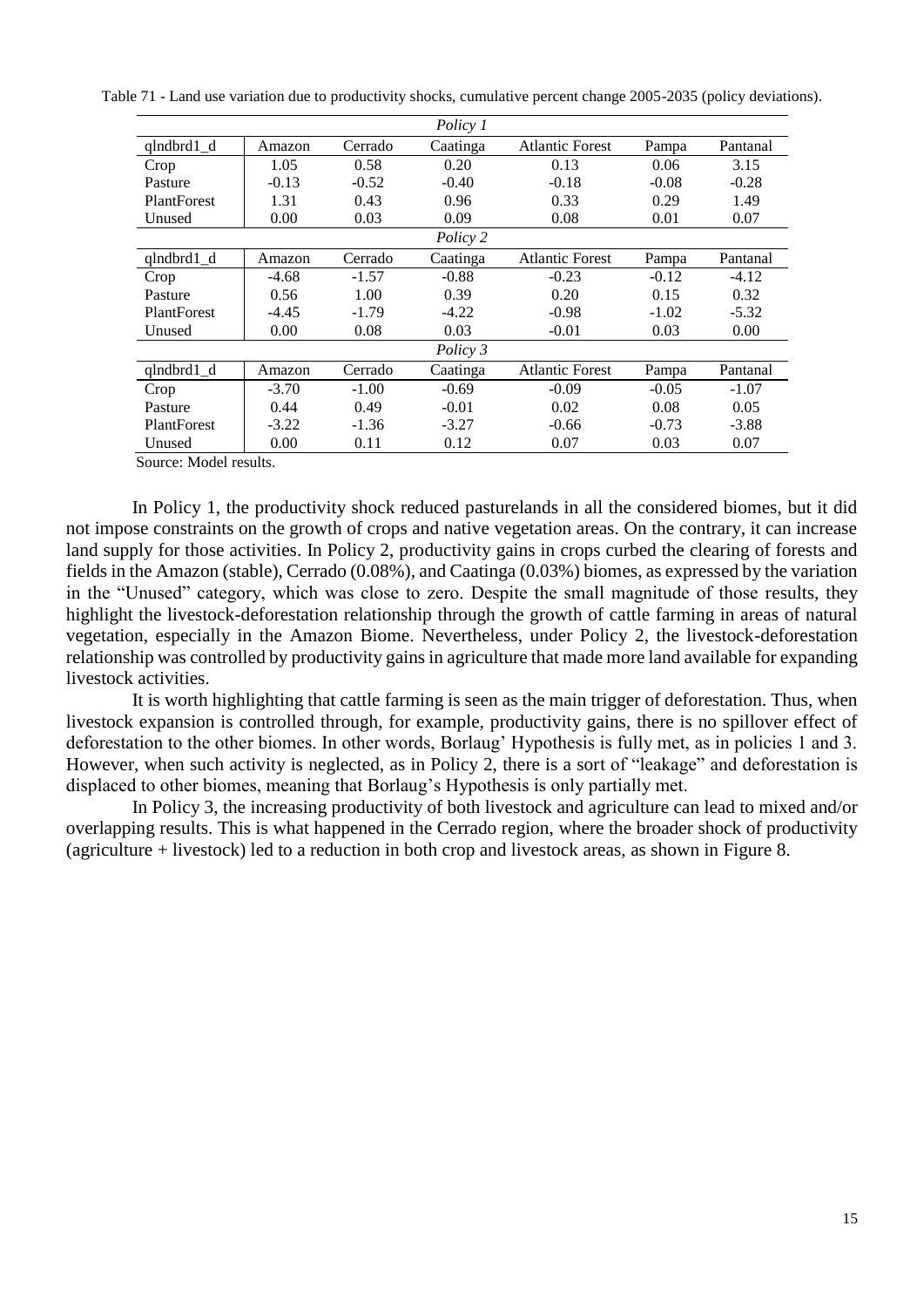

Figure 8 - Policy 3: land use variation in the Cerrado region as a result of a productivity shock, cumulative percent change in 2005-2035 (deviations).

Source: Model results.

Decreasing land reallocation and deforestation rates were key for reducing domestic GHG emissions. This result should be considered not only from the perspective of avoided emissions, but also from that of removals generated in native vegetation areas. Figure 9, for example, shows how productivity gains in livestock (Policy 1) can be an important tool for slowing down domestic emissions. In this case, productivity increases tend to decrease land conversion rates, especially those of conversion into pastures, thus reducing GHG emissions. Those effects are more intense in the Amazon Biome, which has the largest amount of carbon accumulated above and below the soil in relation to other biomes.



Figure 9 - Policy 1: land use emissions in Brazil by biome, in gigagrams of carbon dioxide equivalent cumulated in 2035 (deviations from the baseline). Source: Model results.

Cerrado Biome in turn, accounted for the greatest reduction in GHG emissions. This was due to the absence of constraints on land expansion, as well as to the proximity between the Cerrado and Amazon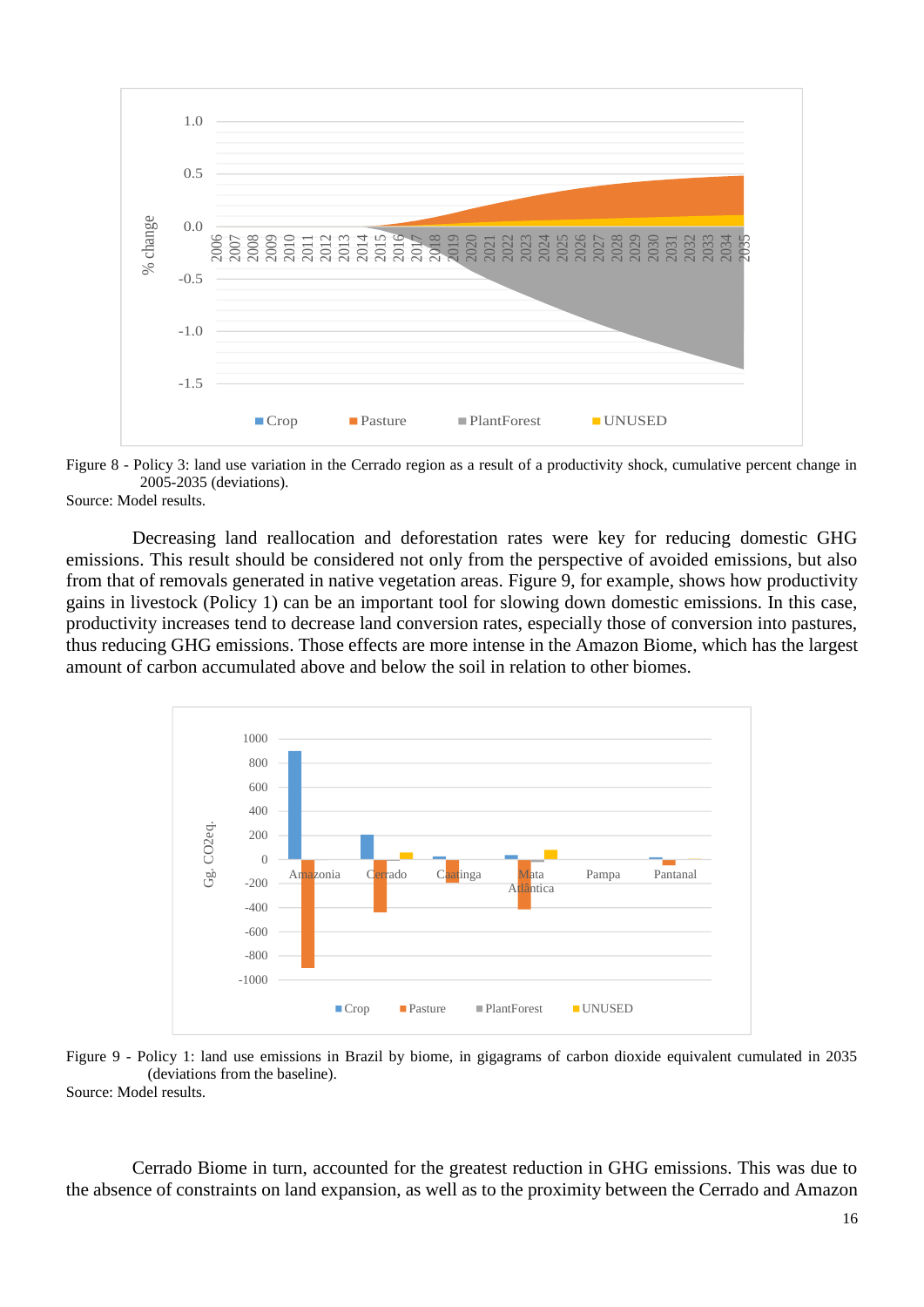biomes, which made it possible for cattle farming to move from the former to the latter, incorporating land and releasing GHG. Furthermore, productivity increases in crops tend to boost the growth of crop areas, which explains the reduction in emissions from crops that occurred under Policy 2, as shown in Figure 10.





Source: Model results.

Under Policy 3, as noted before, the results may be mixed and/or overlapping. This happened in terms of land allocation and GHG emissions. Figure 34, for example, shows the representative case of emissions from the Cerrado Biome, where shocks on agriculture and livestock were combined, reducing crop and pasture areas. This effect also affects emissions from the Cerrado region, which follow the behavior of crop and pasture areas, as shown in Figure 11.



Figure 113 - Policy 3: emissions by biome, in gigagrams of carbon dioxide equivalent, cumulated in 2035 (deviations from the baseline).

Source: Model results.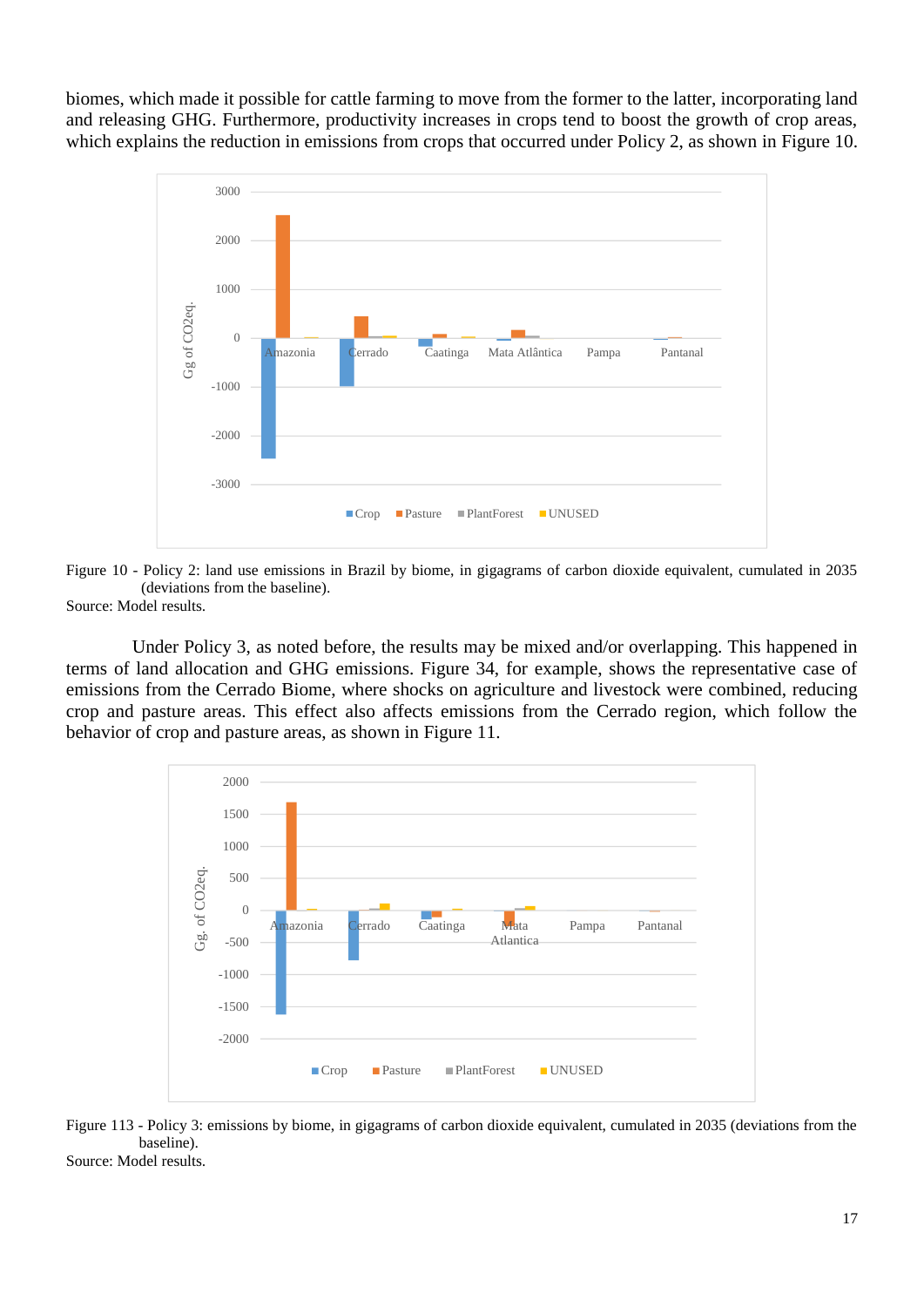Table 8 shows the efficiency of Policy  $3$  – which is the combination of the policies 1 and  $2 - in$ curbing GHG emissions. Thus, emissions by source in the initial (2005) and final (2035) periods were considered. In addition, the shares of each source in total emissions from Brazil were also considered.

| <b>EMIT</b>    | 2005                    |              | 2035                    |              |  |
|----------------|-------------------------|--------------|-------------------------|--------------|--|
|                | Gg. CO <sub>2</sub> eq. | Share $(\%)$ | Gg. CO <sub>2</sub> eq. | Share $(\%)$ |  |
| Mining         | 113,665                 | 5.4          | 253,277                 | 10.9         |  |
| Gasoline       | 32,705                  | 1.5          | 66,568                  | 2.9          |  |
| Gasalcohol     | 9.449                   | 0.4          | 20,499                  | 0.9          |  |
| Oil fuel       | 139,591                 | 6.6          | 323,059                 | 13.9         |  |
| Petrochemicals | 15,364                  | 0.7          | 37,160                  | 1.6          |  |
| Activity       | 479,533                 | 22.6         | 1,076,730               | 46.2         |  |
| <b>LUC</b>     | 1,329,081               | 62.7         | 552,437                 | 23.7         |  |
| Total          | 2,119,387               | 100.0        | 2,329,730               | 100.0        |  |

Table 8 - Policy 3: total emissions and shares, by source, in the initial and final periods.

Source: Model database (2005) and results (2035).

In the initial period, emissions related to land-use changes accounted for 62.7% of total emissions from the country, or for 1,329,081 gigagrams of dioxide carbon equivalent (Gg. of CO2eq.). However, under Policy 3, such total drops by more than half, by -58.4%, which corresponds to 552,437 Gg. of  $CO<sub>2</sub>$ eq. Thus, productivity gains in agriculture as a whole  $(crop + livestock)$  are an important tool to curb deforestation and reduce domestic GHG emissions. Furthermore, it does not impose constraints on other economic sectors, for example, on the industrial sector, apart from benefiting the climate.

Finally, the policies were effective in promoting economic and environmental gains. However, these achievements tend to vanish as the productivity effects fade away and more technology becomes necessary to promote them again. This is not a trivial task, especially in a country with high productivity rates in agriculture. Thus, this sector must consider other alternatives to keep growing, such as, for example, that of promoting shifts to new regions where land is still available, as in the northeast, where almost half the native vegetation (Caatinga) was deforested in the past.

### **5 Final remarks**

This article analyzed the impacts of productivity gains in agriculture on the economy, land use changes, and GHG emissions. The results show that the policies considered here can "save" land and thus avoid more deforestation, as stated by Borlaug's Hypothesis. In addition, the policies managed to reduce GHG emissions from all Brazilian biomes, especially from the Amazon and Cerrado biomes.

Increases in agricultural productivity benefit the country as a whole, as a result of their positive macroeconomic effects, such as higher consumption, production and investment levels and GDP growth. In addition, income distribution was enhanced by lower prices for the poorest households.

It is worth highlighting how the policies were efficient in reducing deforestation and emissions in the Cerrado and Amazon biomes, according to the shock considered. The effects of the Borlaug Hypothesis, although suitable for Brazil, may vary according to the biome and activity (livestock or agriculture) under analysis, and in some cases they can be strengthened, as in the Cerrado region under Policy 3.

Finally, this study took a step forward in studying land use change and its integration into GHG emissions in a CGE model, as tailored to the Brazilian case. The role of productivity gains was demonstrated as an alternative for reducing deforestation and increasing, or at least preserving, the growth of agricultural production. However, the results show that the effects of the policies are limited if they are focused on productivity with no other alternatives for agriculture, since productivity gains tend to fade away. In this regard, other issues should be considered as part of the solution for the trade-off between agriculture and deforestation. A good alternative is to turn to other previously deforested regions that are suitable for agriculture, such as Brazil's northeast region, which would reduce the pressure on forested areas.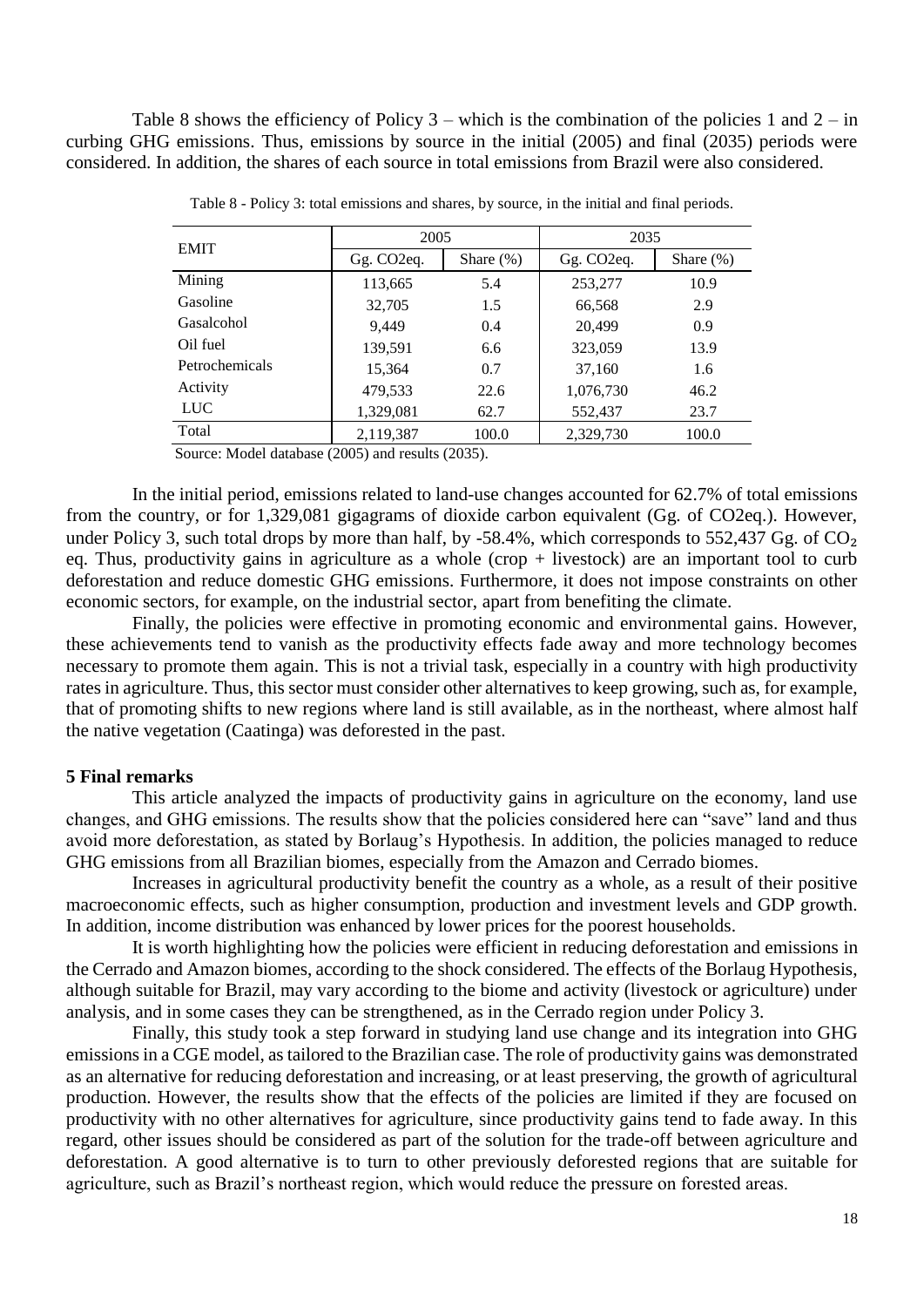# **References**

BORLAUG, N. Feeding a world of 10 billion people: the miracle ahead. **Vitro Cellular & Developmental Biology – Plant**, New York, v. 38, n. 2, p. 221-228, 2002.

BRASIL. **Segunda Comunicação Nacional do Brasil à Convenção-Quadro das Nações Unidas sobre Mudança Global do Clima.** Brasília: MCT, 2010. Disponível em: [<http://www.mct.gov.br/index.php/content/view/326751.html>](http://www.mct.gov.br/index.php/content/view/326751.html). Acesso em 13 fev. 2012.

\_\_\_\_\_\_. Ministério da Agricultura, Pecuária e Abastecimento. Secretaria de Relações Internacionais do Agronegócio. Balança Comercial do Agronegócio – Março/2014. 2014. Disponível em: http://www.agricultura.gov.br/internacional/indicadores-e-estatisticas/balanca-comercial>. Acesso em: 13 mar. 2014.

CENTRO DE ESTUDOS AVANÇADOS EM ECONOMIA APLICADA (CEPEA). **PIB do Agronegócio.** Disponível em: [<http://www.cepea.esalq.usp.br/pib>](http://www.cepea.esalq.usp.br/pib). Acesso em: 5 mar. 2014.

FACHINELLO, A. L. **Avaliação do impacto econômico de possíveis surtos da gripe aviária no Brasil:** uma análise de equilíbrio geral computável. 2008. 160 p. Tese (Doutorado em Ciências) – Escola Superior de Agricultura "Luiz de Queiróz", Universidade de São Paulo, Piracicaba, 2008.

FERREIRA FILHO, J. B. S. World food price increases and Brazil: an opportunity for everyone? In: MIGUEL, C. de; LIMA, J. D.; GIORDANO, P.; GUZMÁN, J.; SCHUCHNY, A.; WATANUKI, M. (Org.). **Modeling Public Policies in Latin American and the Caribbean**. Santiago: United Nations Publications, 2010. v. 1, p. 231-253,

FERREIRA FILHO, J. B. S.; HORRIDGE, J. M. Endogenous land use and supply, and food security in Brazil. In: ANNUAL CONFERENCE ON GLOBAL ECONOMIC ANALYSIS, 15., 2012, Geneva, Switzerland. **Conference Paper**s… 2012. Disponível em: < [https://www.gtap.agecon.purdue.edu/resources/res\\_display.asp?RecordID=3814>](https://www.gtap.agecon.purdue.edu/resources/res_display.asp?RecordID=3814). Acesso em: 15 abr. 2014.

FERREIRA FILHO, J. B. S.; HORRIDGE, J. M. Ethanol expansion and indirect land use change in Brazil. **Land Use Policy**, Amsterdam, v. 36, p. 595-604, 2014.

FUGLIE, K. O. [Total factor productivity in the global agricultural economy: Evidence from FAO](http://www.matric.org/shifting_patterns/pdfs/chapter4.pdf)  [data.](http://www.matric.org/shifting_patterns/pdfs/chapter4.pdf) In: ALSTON, J.; BABCOCK, B.; PARDEY, P. (Ed.). **The Shifting Patterns of Agricultural Production and Productivity.** Ames: Midwest Agribusiness Trade and Research Information Center, 2010, pp. 63-95

GASQUES, J.; BASTOS, E. T.; VALDES, C.; BACCHI, M. R. P. Produtividade da agricultura brasileira e os efeitos de algumas políticas. **Revista de Política Agrícola**, Brasília, v. 3, p. 83-92, 2012.

HARRISON, W. J.; PEARSON, K. R. [Computing solutions for large general equilibrium models using](http://ideas.repec.org/a/kap/compec/v9y1996i2p83-127.html)  [GEMPACK.](http://ideas.repec.org/a/kap/compec/v9y1996i2p83-127.html) **[Computational Economics.](http://ideas.repec.org/s/kap/compec.html)** New York, v. 9, n. 2, p. 83-127, 1996.

HORRIDGE, J. M. The TERM Model and Its Database. In: WITTWER, G. (Ed.). **Economic Modeling of Water:** The Australian CGE Experience. Dordrecht: Springer, 2012. p. 13-35.

INSTITUTO BRASILEIRO DE GEOGRAFIA E ESTATÍSTICA (IBGE). **Sistema nacional de índices de preços ao consumidor:** estruturas de ponderação a partir da pesquisa de orçamentos familiares 2008